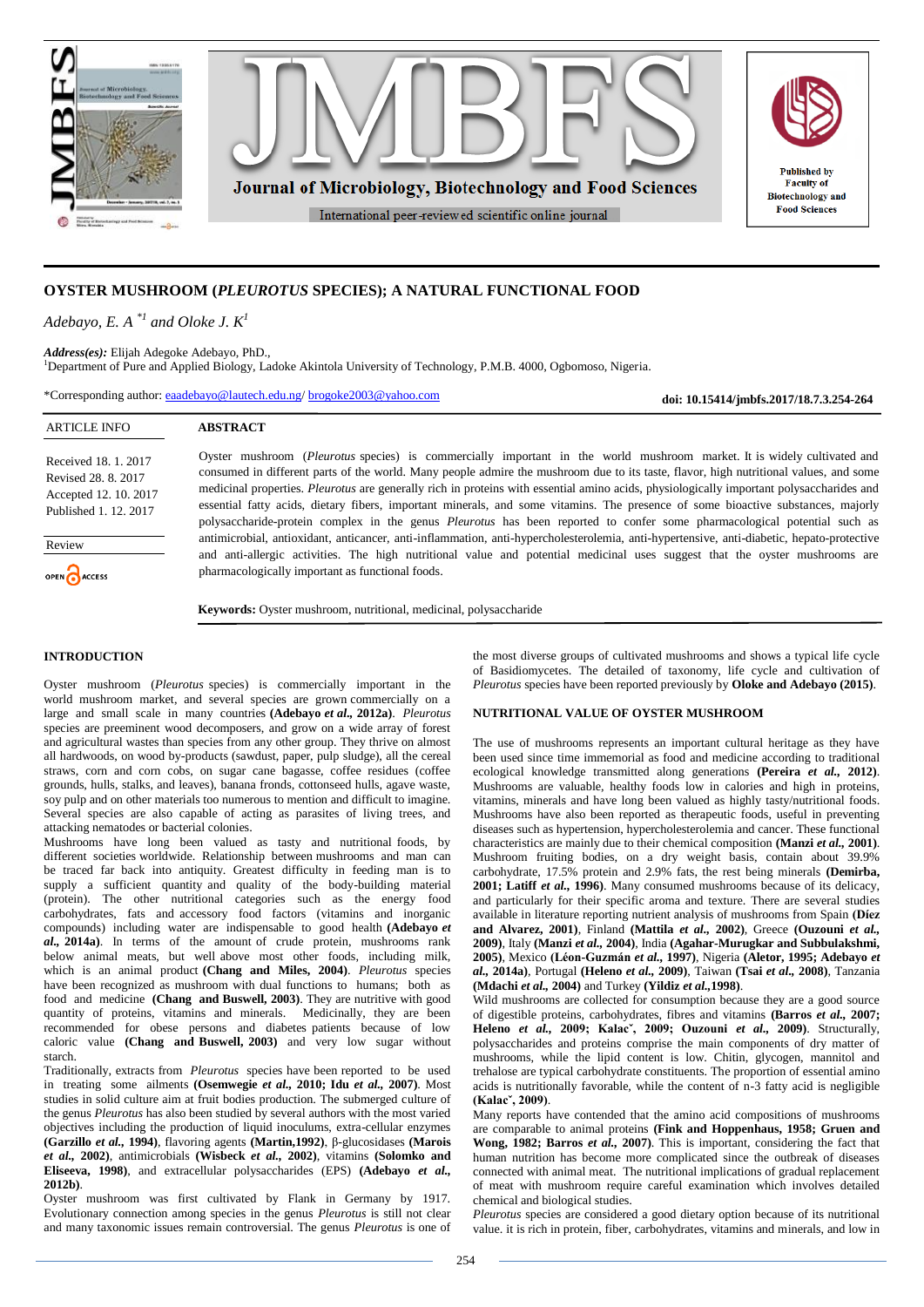content of calories, fats and sodium **(Cohen** *et al.,* **2002)** and have pleasant aroma and culinary qualities **(Zadrazil, 1978)**. **Mau** *et al.* **(1998)** studied the flavor compounds in *P. eryngii* and found them to be mostly volatiles compounds. *Pleurotus* species are rich source of proteins, minerals (Ca, P, Fe, K and Na) and vitamins (thiamine, riboflavin, folic acid and niacin) **(Çağlarırmak, 2007)**. *Pleurotus* sp. contains high potassium to sodium ratio, which makes mushrooms an ideal food for patients suffering from hypertension and heart diseases **(Patil** *et al.,* **2010)**. Different nutritional compositions of the *Pleurotus* species have been widely reported. These include proximate analysis **(Ahmed** *et al.,* **2013; Adebayo** *et al.,* **2014a)**, minerals (macro and micro-nutrient) **(Ahmed**  *et al.,* **2013; Adebayo** *et al.,* **2014a)**, vitamins and growth factors **(Çağlarırmak, 2007)**, amino acid and protein **(Oyetayo and Ariyo, 2013; Masieba** *et al.,* **2013)**, and lipid value **(Ahmed** *et al.,* **2013)**. Nutritional contents of *Pleurotus* vary according to genetic structure of species, physical and chemical differences in growing medium **(Akyüz and Kirba, 2010)**, composition of the substrate, size of the pileus, and harvest time **(Khan and Tania, 2012).**

### **PROXIMATE VALUES**

Proximate analysis is partitioning of food compounds into six categories based on the chemical properties of the compounds. The six categories are: moisture, ash, crude protein (or Kjeldahl protein), crude lipid, crude fibre, and nitrogen-free extracts (digestible carbohydrates). Proximate value of some *Pleurotus* species is shown in Table1. Dry weight of *P. citrinopileatus* have protein content of 22.10%, fat (1.32%) and fibre of 20.78% **(Musieba** *et al.,* **2013)**, whereas **Adebayo** *et al.* **(2014a)** gave protein value of 34.01%, fat (2.01) and 8.71% of fibre form dry weight of *P. cornucopiae* (Table 1). High value of proteins produced by species of *Pleurotus* is of superior quality because some of the members of this genus contain complete proteins with well distribution of essential amino acids, as well as non-essential amino acids **(Khan and Tania, 2012)**.

The protein content from *Pleurotus* species have compared well with that of several leguminous seeds. Protein evaluation has shown that mushroom proteins have a higher quality than green leafy vegetables **(Adebayo** *et al.,* **2014a)**.

Average carbohydrate yield from *Pleurotus* reported in different literature (Table 1) has confirmed the organisms as good source of carbohydrate. A considerable fraction of this carbohydrate is contributed by the presence of oligosaccharides and polysaccharides which contains chitin, α- and β-glucans, and other hemicelluloses(e.g., mannans, xylans, and galactans) **(Synytsya** *et al.,* **2008)**. Several of these polysaccharide products have health benefits which includes immunomodulatory **(Jong** *et al.,* **1991)**, hematological, antiviral, antitumor, antibiotic and antibacterial activities **(Adebayo** *et al.,* **2012b)**.

Appreciable yield of crude fibre present in *Pleurotus* is an indication that incorporating the *Pleurotus* species in diet could aid bowel movement as well as reduce the incidence of colon cancers in its users. Epidemiological studies have found an association between high fibre diets and a lower incidence of cardiovascular diseases and large bowel cancers **(Honda** *et al.,* **1999)**. Generally, the low fat content reported confirmed the presence of low calorie value, which is usually recommended for obese persons and diabetes patients **(Chang and Buswell, 2003)**.

**Table 1** Proximate value of different species of *Pleurotus*

#### **MINERAL COMPOSITIONS: MACRO AND MICRO ELEMENTS**

Majorly, mineral elements are essential in cell and tissue function of humans and animals **(Koyyalamidi** *et al.,* **2013; McDowell, 2003)**.The most essential macronutrient minerals are sodium, magnesium, potassium, phosphorus and calcium, while known essential micronutrient minerals are iron, zinc, selenium, manganese, copper, cobalt, chromium and molybdenum. Macronutrient minerals (calcium, manganese, sodium, phosphorus and potassium) are to maintain acid-base balance, the osmotic regulation of fluid and oxygen transport in the body **(McDowell, 2003)**. In the other hand, micronutrient minerals (zinc, selenium, Molybdenum, iron, copper, vanadium, chromium and cobalt), play major role in the catalytic processes within the enzyme system that includes a wide range of enzyme activities associated with the metabolic, endocrine and immune systems **(Tomkins, 2002; Keen** *et al.,* **2004)**.

Genus of *Pleurotus* has been reported as good producer of several mineral components (Table 2). **Musieba** *et al.* **(2013)** reported that *P. citrinopileatus*  predominantly produced potassium with value of 2.28%, while the other minerals such as copper, zinc and iron were produced at very low values of 0.0002, 0.0015 and 0.01% respectively. **Caglarirmak (2007)**, reported the phosphorus values of *P. ostreatus* and *P. sajor-caju* as 998.47 and 716.31 mg/kg respectively, which mean that fruit bodies from *Pleurotus* species can contribute to human nutrition for phosphorous intake; since recommended daily intake of phosphorous is 0.7 g **(Demicri, 2006)**.

**Kikuchi** *et al.* **(1984)** reported the value of Zn produced by *Pleurotus* species to be between 12.00 and 18.40 mg/kg whereas, **Adebayo** *et al.* **(2014a)** reported yield of Zn values obtained from *Pleurotus* species to be between8.91 and 19.01 mg/kg, which is similar to that reported in the literature **(Manzi** *et al.,* **1999)**. Research and Development Initiative (RDI) has indicated that an addition of small portion (15 mg for adults and 3–5 mg for babies) of Zn to food material is good for human health and as a result, mushrooms can contribute to human nutrition as a good source of Zn.

**Ijeh** *et al.* (2009) reported a mean Cu concentration of 0.083 mg/kg in the fruiting bodies of *P. tuber-regium.* The mean Cu concentration of 0.055 mg/g in the pileus (cap) and 0.049 mg/gin the stipe (stem or stalk) of *P. tuberregium* was also reported in the literature **(Ayodele and Odogbili, 2010)**.The mean concentrations of Co, Cr, and Cu from sclerotia of *P. tuber-regium*  were 0.048, 0.18 and 6.9 mg/g, respectively **(Nnorom** *et al.,* **2013)**. The adequate intake of Cr is estimatedat 25 mg per day for adults and between 0.1 and 1.0 mg for children and adolescents **(Rose** *et al.,* **2010)**. **Krejpcio (2001)** however reported adequate Cr dose for children (>6 years), adolescents, and adults to be between 50 and 200 mg.

The relatively low value of sodium content of 0.03 mg/g (dry weight) in *P. eryngii* was reported by **Gençcelep** *et al.* **(2009)**, which is a very good nutritional benefit to the consumer **(Vetter, 2003)**. It has been reported that good balance between high content of potassium and low content of sodium may be implicated in curing the high blood pressure **(Manzi** *et al.,* **1999)**. **Moda** *et al.* **(2005)** reported high level of potassium, followed by phosphorus, sodium, calcium, and magnesium from *P. sajor-caju*. **Buswell and Chang (1993)** reported the following values of mineral composition: K  $(3.3 \text{ to } 5.3 \text{ g}/100)$ , P (0.76 to 1.08 g/100), Na (1,650 to 1,840 mg/kg), Ca (200 to 240 mg/kg), and Fe (60 to 2,240 mg/kg) for *P. sajor-caju*.

| <b>Table I</b> Proximate value of different species of <i>Pleurotus</i> |              |        |               |        |
|-------------------------------------------------------------------------|--------------|--------|---------------|--------|
| $\sim$ $\sim$ $\sim$                                                    | $\mathbf{M}$ | $\sim$ | $\sim$ $\sim$ | $\sim$ |

| <b>Organisms</b>   | MC    | AC    | $\bf CP$ | CL   | CF    | cc    | <b>References</b>                  |
|--------------------|-------|-------|----------|------|-------|-------|------------------------------------|
|                    |       |       |          |      |       |       |                                    |
| P. cornucopiae     | 8.36  | 91.61 | 34.01    | 2.01 | 8.71  | 9.67  | Adebayo et al. 2014 <sup>c</sup>   |
| P. ostreatus       | 8.70  | 93.96 | 21.52    | 2.77 | 7.67  | 5.89  | Adebayo et al. 2014 <sup>c</sup>   |
|                    | 88.40 | 1.41  | 4.83     | 0.46 | 0.63  | 4.28  | Zahid et al. $2010d$               |
| P. pulmonarius     | 7.60  | 91.70 | 27.08    | 3.75 | 8.52  | 8.07  | Adebayo et al. 2014 <sup>c</sup>   |
| P. sapidus         | 10.29 | 92.06 | 17.77    | 3.10 | 7.28  | 9.21  | Adebayo et al. 2014 <sup>c</sup>   |
| P. citrinopileatus | 9.12  | 7.65  | 22.10    | 1.32 | 20.78 | 3.76  | Musieba et al. 2013 <sup>f</sup>   |
| P. sajor-caju      | 10.2  | 10.4  | 26.3     | 3.7  | 8.9   | ND    | Molehin & $Ob$ (2011) <sup>h</sup> |
|                    | 88.85 | 1.12  | 4.20     | 0.55 | 0.64  | 4.65  | Zahid et al. $2010^d$              |
| P. florida         | 90.07 | 1.27  | 3.29     | 0.41 | 0.59  | 4.37  | Zahid et al. $2010d$               |
| P. highking51      | 89.54 | 0.98  | 4.23     | 0.43 | 0.58  | 4.24  | Zahid et al. $2010d$               |
| P. tuber-regium    | 8.88  | 9.66  | 6.65     | 2.24 | 6.4   | 66.13 | Onuoha & $O^a (2010)^e$            |
|                    | 7.4   | 4.9   | 13.8     | 1.1  | ND    | ND    | Akindahunsi & $O^b(2006)^g$        |

 $\mathbf{O}^{\mathbf{a}}$  = Obi-Adumanya,  $\mathbf{O}^{\mathbf{b}}$  = Oyetayo, c = (%) of mg/kg of dry weight, d = g/100g fresh weight, e = (%) of dry weight, f = g/100g of dry weight,  $g = (\%)$  of dry weight,  $h = (\%)$  of dry weight, ND = not determined; MC = **moisture content, AC = ash content, CP = crude protein, CL = crude lipid, CF = crude fibre, CC =** crude carbohydrates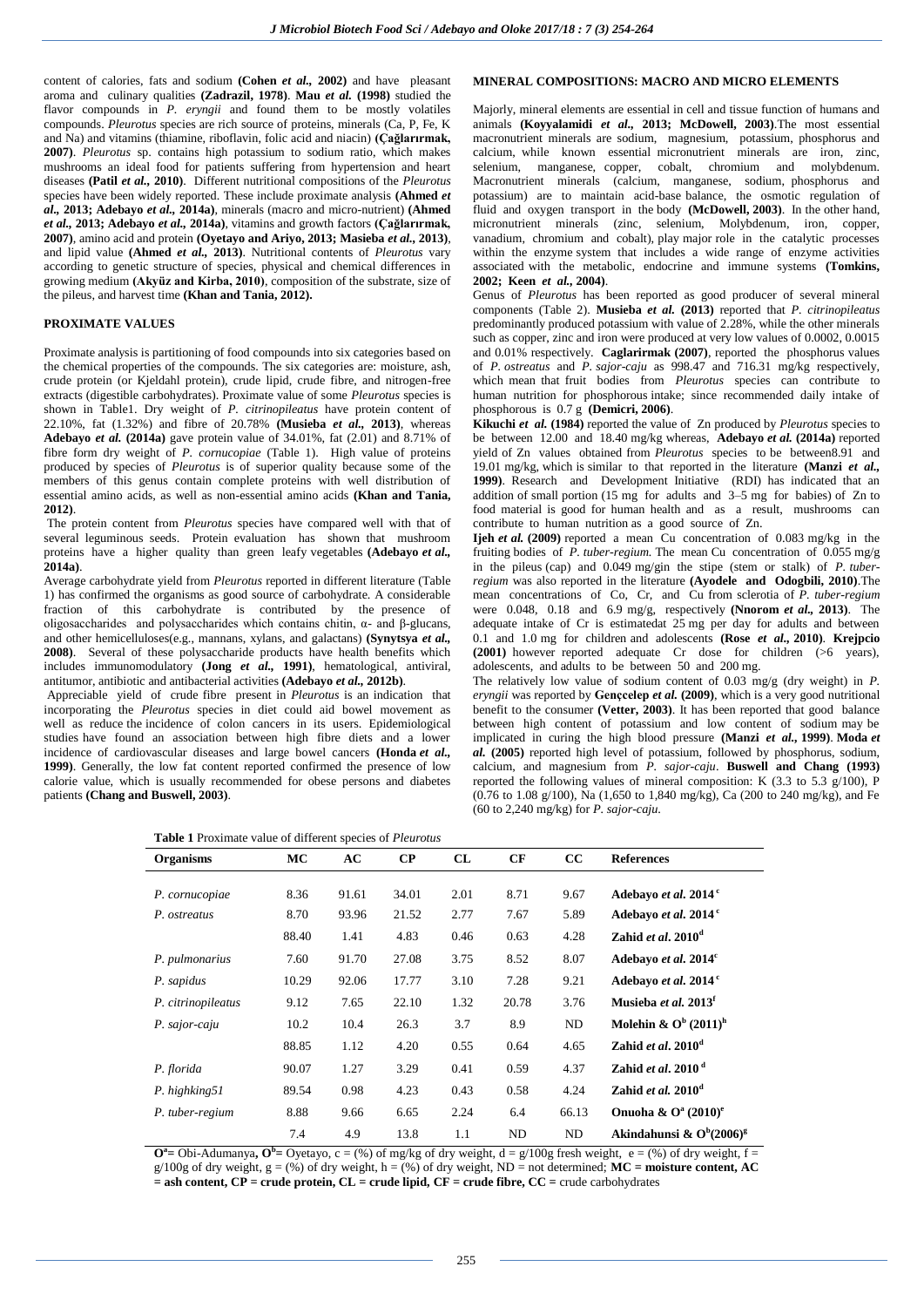| <b>Table 2</b> Essential macro and micro minerals of different species of <i>Pleurotus</i> |  |  |  |
|--------------------------------------------------------------------------------------------|--|--|--|
|--------------------------------------------------------------------------------------------|--|--|--|

| <b>Organisms</b>  | Zn    | P      | K       | Mg     | Fe     | Na     | Ca     | Cu   | Reference                        |
|-------------------|-------|--------|---------|--------|--------|--------|--------|------|----------------------------------|
| P. cornucopiae    | 11.25 | 151.31 | 120.00  | 96.73  | 6.64   | 68.36  | 81.16  | ND   | Adebayo et al. 2014 <sup>a</sup> |
| P. ostreatus      | 12.41 | 105.51 | 110.56  | 103.21 | 8.41   | 76.06  | 60.71  | ND   | Adebayo et al. 2014 <sup>a</sup> |
|                   | 1.10  | ND     | ND      | 0.27   | 1.76   | ND     | ND     | 0.18 | Zahid et al. $2010^e$            |
|                   | ND    | ND     | 2682.30 | 166.10 | ND     | 136.00 | 23.50  | ND   | Manzi et al. 1999 <sup>d</sup>   |
|                   | 18.40 | ND     | 2020.00 | 212.00 | 12.10  | 10.00  | 14.00  | 1.53 | Kikuchi et al. 1984 <sup>c</sup> |
| P. pulmonarius    | 10.36 | 86.67  | 69.56   | 56.91  | 8.06   | 74.71  | 56.91  | ND   | Adebayo et al. 2014 <sup>a</sup> |
|                   | ND    | ND     | 2818.90 | 183.80 | ND     | 103.40 | 19.10  | ND   | Manzi et al. 1999 <sup>d</sup>   |
| P. sapidus        | 8.91  | 96.93  | 93.31   | 89.61  | 6.71   | 89.93  | 55.99  | ND   | Adebayo et al. 2014 <sup>a</sup> |
| P.citrinopileatus | 0.00  | 0.10   | 2.28    | 0.07   | 0.01   | 0.33   | 0.02   | 0.00 | Musieba et al. 2013 <sup>b</sup> |
| P. geesteranus    | 12.50 | 8.00   | 13.00   | 116.00 | 431.00 | 49.00  | 316.00 | 3.50 | Ahmed et al. 013 <sup>f</sup>    |
| P. florida        | 0.65  | ND     | ND      | 0.17   | 0.81   | ND     | ND     | 0.14 | Zahid et al. $2010^e$            |
| P. highking51     | 1.24  | ND     | ND      | 0.24   | 1.40   | ND     | ND     | 0.20 | Zahid et al. $2010^e$            |
| P. sajor-caju     | 0.68  | ND     | ND      | 0.19   | 0.94   | ND     | ND     | 0.37 | Zahid et al. $2010^e$            |
| P. eryngii        | ND    | ND     | 3095.00 | 144.40 | ND     | 50.40  | 33.7   | ND   | Manzi et al. 999 <sup>d</sup>    |

**ND= not determined, a =**  $\frac{8}{9}$  of mg/kg of dry weight, b = g/100g of dry weight, c = Zn & Cu (mg/kg), others (g/kg), d = g/100g fresh

weight,  $e = g/100g$  of dry weight,  $f = Wet$  basis  $\mu g/g$ ;  $Zn = \text{zinc}$ ,  $P = \text{phosphorus}$ ,  $K = \text{potassium}$ ,  $Mg = \text{manganese}$ ,  $Fe = \text{iron}$ ,  $Na = \text{sodium}$ ,  $Ca =$  calcium,  $Cu =$  copper.

# **FATTY ACID COMPOSITION**

Fatty acids are structurally characterized as straight-chain mono-unsaturated and polyunsaturated with branched chain building blocks of dietary fats and oils. They have potential of regulating lipid metabolism at different levels **(Wolfrum and Spener, 2000)**. The essential fatty acids (EFA), linoleic and linolenic acids are two long-chain fatty acids that are fundamental to human diets. Total fat or lipid content production varied from one species of *Pleurotus* to the other **(Nieto and Chegwin, 2013)**. So also, distribution of fatty acids varied amongst different species of the *Pleurotus*. **Nieto and Chegwin (2013)** reported different components and concentrations of the fat fraction calculated based on percentages of total ion chromatogram (TIC) for *P. ostreatus, P. pulmonarius* and *P. sajor-caju*. The highest reported value was Linoleic acid (19.1%) by *P. ostreatus,* followed by palmitic acid (18.4%) by *P. pulmonarius* and linoleic acid (13.5%) in *P. sajor-caju.* Several other fatty acids produced by these organisms are pentadecanoic acid, stearic acid, oleic acid, methyl hexadecanoate, ethyl hexadecanoate, methyl 8,11-octadecadienoate and ethyl linoleate; **(Nieto and Chegwin, 2013)**.

*P. ostreatus* was reported by **Hadar and Cohen-Arazi (1986)** to produce fatty acids such as palmitic, stearic, oleic, linoleic, and lauric **(Hadar and Cohen-Arazi, 1986; Yilmaz** *et al.,* **2006 and Hashem** *et al.,* **2013)**.Fatty acids such as saturated, mono-unsaturated (including the oleic acid), polyunsaturated (including the linoleic acid) were also produced by *P. djamor* and *P. sajor-caju*  **(Kavishree** *et al.,* **2008)**.

Other mushrooms species have been reported as good producer of fatty acids **(Senatore** *et al.,* **1988; Hiroi and Tsuyuki, 1988; Takenaga** *et al.,* **1988; Solomko** *et al.,* **1984; Kwon and Uhm, 1984; Nam and Ko, 1980)**. The efficient production of the fatty acids especially linolenic and oleic acids which are majorly needed in building blocks of dietary human has confirmed *Pleurotus* species as good source of nutrition.

## **AMINO ACID COMPOSITION**

Amino acids (AA) have traditionally been classified as nutritionally essential (indispensable) or nonessential (dispensable) for animals and humans **(Baker, 2009; Wu, 2009)**. Nutritionally essentials AA (EAA) are those whose carbon skeletons are not synthesized by animal cells and, therefore, must be provided from the diet. Proteins are made up from over 20 amino acids in varying amounts and they are quantitatively different. The human body can convert some of these amino acids into others, but there are nine essential amino acids (lysine, methionine, tryptophan, threonine, valine, leucine, isoleucine, histidine, and phenylalanine), which must be present simultaneously and in correct relativeamounts for protein synthesis to occur. Dietary essentiality of some AA (e.g. arginine, glycine, proline) depends on species and developmental stage **(Wu, 2009)**.On the other hand, nonessentials AA (NEAA) are those AA that are synthesized de novo in a species-dependent manner **(Watford, 2008; Wu** *et al.,* **2009)**. Major functions of AA are to regulate key metabolic pathways to improve health, survival, growth, development, lactation, and reproduction of organisms **(Wu, 2009)**.

Animal cells have been implicated as major producers of essential amino acids, but interestingly, a lot of mushroom species especially *Pleurotus* have been found to produced them in large quantity. **Musieba** *et al.* **(2013)** reported the production of all essential amino acid from the fruit body of *P. citrinopileatus*, whereas, Hadar and Cohen-Arazi (1986) reported the production of essential amino acid from mycelium and fruit body of *P. ostreatus* and *P. florida.* The 20 amino acids have been obtained from fruit body of *P. ostreatus* **(Hashem** *et al.,* **2013; Oyetayo and Ariyo, 2013)**. The fruit body of *P. ostreatus* and *P. sajorcaju* were found to be rich in asparagine; aspartic acid as well as glutamic acid but poor in proline; glycine, as well as methionine **(Chirinag and Intarapichet, 2009)**.The evidence from the literature shows that a very good number of *Pleurotus* are versatile in the amino acids production, which means they may be good replacement for protein from meats (See Table 3 for details).

#### **VITAMINS COMPOSITIONS IN** *PLEUROTUS*

Edible mushrooms have been reported to be a good source for several vitamins including thiamine (vitamin  $B_1$ ), riboflavin (vitamin  $B_2$ ), niacin, biotin, and ascorbic acid (vitamin C). *P. citrinopileatus* has been reported to contain the following vitamins in abundance:  $B_3$  (nicotinic acid),  $B_5$  (pantothenic acid),  $B_2$ (riboflavin),  $B_1$  (thiamine),  $B_6$  (pyridoxine),  $B_7$  (biotin) and  $B_9$  (folic acid), but with less abundance of vitamin  $\overline{B}_{12}$  (cyanocobalamin), vitamin C (ascorbic acid) and vitamin A (retinol) **(Musieba** *et al.,* **2013)**. Maximum amount of vitamins E, A and C were produced from fresh fruit bodies of *P. ostreatus* with the following values:- vitamin E (7.23 mg/g), vitamin A (0.363 mg/g) and vitamin C (0.363 mg/g) **(Kumari and Achal, 2008)**. Production of thiamine (1.16 to 4.80) and niacin (46.0 to 108.7) in mg per 100 g dry weight of *Pleurotus* species have been described **(Chang and Miles, 2004)**. **Lau** *et al.* **(1985)** reported the ascorbic acid content from fruit body of *P. sajor-caju* as 7.4 mg per 100 g dry weight. The nutritional attributes of oyster mushroom stated above hold tremendous promise in complementing the human diet. Consumption of these mushroom products could be nutritionally and medicinally beneficial to human.

#### **PHARMACOLOGICAL IMPORTANCE OF OYSTER MUSHROOM**

Edible mushrooms have long been considered to have medicinal value, while being devoid of undesirable side-effects **(Sagakami** *et al.,* **1991)**. The first documented information about medicinal value of mushrooms was in 100AD in China **(Gunde-Chimerman, 1999)**. Mushrooms have received increasing attention from the researchers in food and pharmaceuticals, because many species have long been used in traditional medicines or functional foods in different parts of the world. One of the prominent species of edible mushroom with valuable medicinal important is *Pleurotus* which have been recognized as mushroom with dual functions to humans; both as food and medicine **(Chang and Buswell, 2003; Adebayo** *et al.,* **2012b).**

Traditionally, extracts from *Pleurotus* species have been reported to be used in treating some ailments in different parts of Nigeria **(Osemwegie** *et al.,* **2010; Idu**  *et al.,* **2007)**, China, Japan and other Asian countries **(Xu** *et al.,* **2011)**. During the past three decades, many polysaccharides and polysaccharides-protein complexes have been isolated from fungi, such as homogeneous and heterogeneous polysaccharides, glycans, and glycan-protein complexes which have been shown to promote good health **(Jong, 2002)**. Many of these biologically active polysaccharides have been known to exhibit haematological,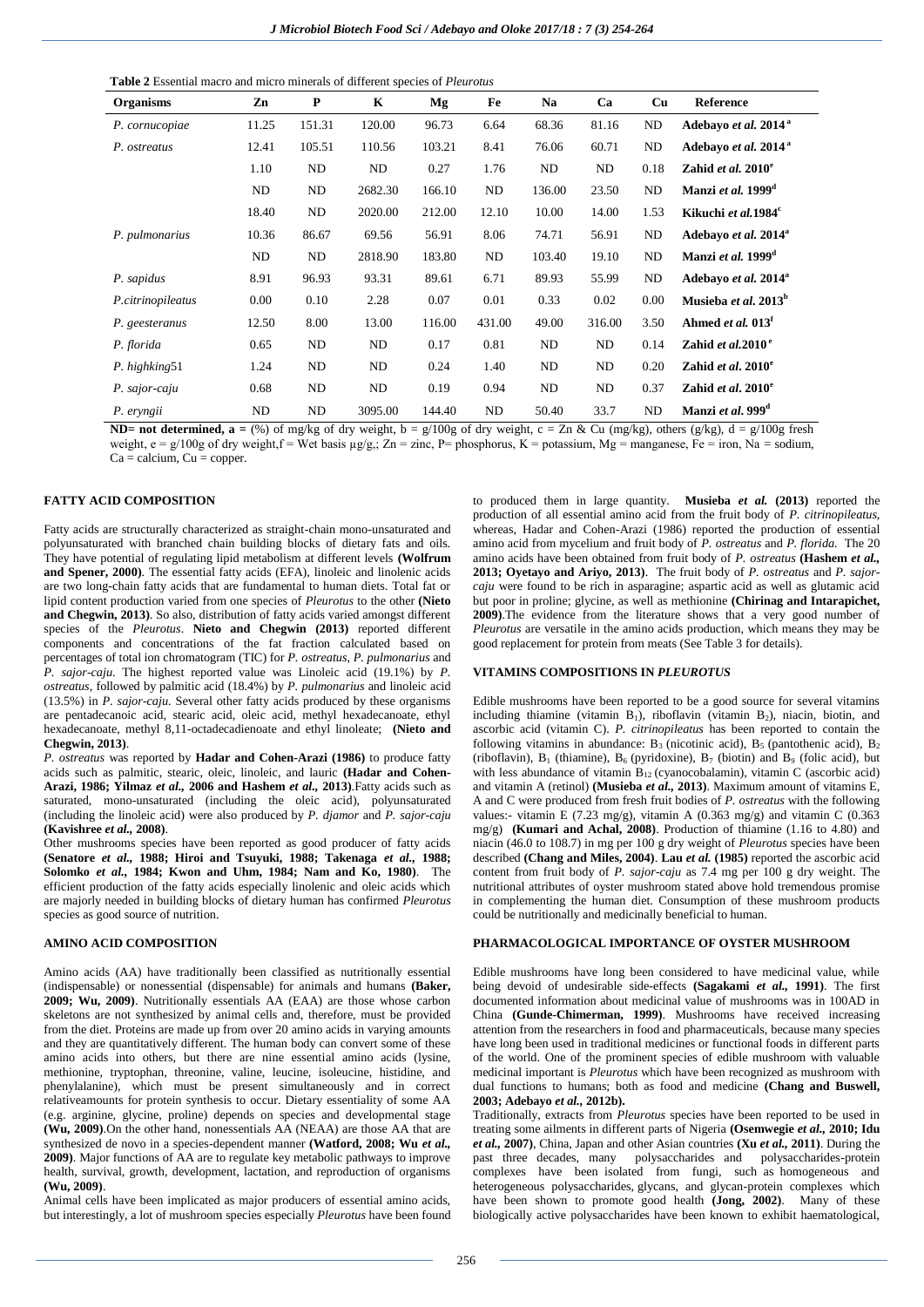antiviral, antitumour, antibiotic, immunomodulating, antioxidant, antimicrobial and anti-inflammatory activities **(Cohen** *et al.,* **2002; Hamzah** *et al.,* **2014; Adebayo** *et al.,* **2014b; Khan and Tania, 2012).**

Mushrooms accumulate a variety of secondary metabolites, including phenolic compounds; polyketides, terpenes and steroids **(Adebayo** *et al.,* **2012b)**. Also, a mushroom phenolic compound has been found to be an excellent antioxidant and

synergist that is not mutagenic **(Ishikawa** *et al.,* **2001).** Phytochemical screening of the *Pleurotus* spp. extract have revealed the presence of alkaloids, saponins, steroids, phlobatannins, flavonoids, terpenes, phenols, tannin and anthraquinones **(Adebayo** *et al.,* **2012a; Hamzah** *et al.,* **2014)**.

**Table 3** Amino acid profile from *Pleurotus* species

| Amino acid    | $P. \ o$       | P. o  | P.c   | P. p           | P. f  | P. s           | P.s            |
|---------------|----------------|-------|-------|----------------|-------|----------------|----------------|
|               |                |       |       |                |       |                |                |
| Alanine       | 0.23           | 3.75  | 0.86  | 6.35           | ND    | 1.80           | ND             |
| Arginine      | 0.64           | 6.30  | 1.01  | 4.82           | ND    | 2.52           | ND             |
| Aspartic acid | 1.37           | 4.30  | 1.82  | 9.65           | ND    | 2.01           | ND             |
| Glutamic acid | 1.53           | 10.2  | 3.07  | 18.24          | ND    | 4.22           | ND             |
| Glycine       | 0.09           | 1.65  | 0.84  | 5.99           | ND    | 0.96           | ND             |
| Histidine     | 0.56           | 1.10  | 0.51  | 2.17           | 2.80  | 0.52           | 2.20           |
| Isoleucine    | 0.29           | 1.26  | 0.61  | 4.41           | 5.20  | 0.75           | 4.40           |
| Leucine       | 0.98           | 2.31  | 1.07  | 7.96           | 7.50  | 1.30           | 7.00           |
| Lysine        | 0.64           | 1.50  | 0.81  | 4.54           | 9.90  | 0.78           | 5.70           |
| Methionine    | 0.08           | 0.53  | 0.30  | 2.30           | 3.00  | 0.34           | 1.80           |
| Phenylalanine | 0.75           | ND    | 0.65  | 3.72           | 3.50  | 0.86           | 5.00           |
| Proline       | 0.10           | ND    | 0.33  | 4.98           | ND    | 0.33           | ND             |
| Threonine     | 1.16           | ND    | 0.83  | 6.57           | 6.10  | 0.98           | 5.00           |
| Tryptophan    | 0.11           | ND    | 0.28  | ND             | 1.10  | 0.09           | 1.20           |
| Tyrosine      | 0.18           | ND    | 0.58  | 3.00           | ND    | 0.67           | ND             |
| Valine        | 0.24           | ND    | 0.85  | 5.93           | 6.90  | 0.98           | 5.30           |
| Cysteine      | 0.06           | 0.53  | 0.20  | 2.25           | ND    | ND             | ND             |
| Serine        | 0.12           | ND    | 1.03  | 7.12           | ND    | 0.99           | ND             |
| Reference     | a <sup>1</sup> | $a^2$ | $a^3$ | a <sup>4</sup> | $a^5$ | $\mathbf{a}^6$ | $\mathbf{a}^7$ |

 $a^1$  = **Hashem** *et al.***, 2013** (mg/g fresh weight),  $a^2$  = **Oyetayo and Ariyo, 2013** (g/100g),  $a^3$  = **Masieba** *et al.***, 2013** (%),  $a^4$  = **Adebayo, 2013** ((g/100g protein dry weight),  $a^6$  = **Chirinang and Intarapichet, 2009** (mg/g fresh weight),  $a^5 \& a^7$  = **Crisan and Sands, 1978** (aa/100g of corrected crude protein); P. o = P. ostreatus, P. s = *P. sajor-caju*, P. c = *P. citrinopileatus*, P. p = *P. pulmonarius*, P. f = *P. florida.*

These alkaloids and saponins which could be toxic at high doses were found to occur in non-toxic doses. Alkaloids have been reported as a group of basic organic substances of plant and microbial origin, containing at least one nitrogen atom in a ring structure in the molecule. The presence of saponins, tannins, alkaloids and steroids in the mushroom extract is an indication that they are of pharmacological importance **(Adebayo** *et al.,* **2012a)**.

### **ANTIOXIDANT PROPERTY**

Antioxidant compounds prevent oxidative damage related to aging and diseases, such as atherosclerosis, diabetes, cancer and cirrhosis **(Khan** *et al.,* **2010)**.Stress on the body due to aging, obesity, and detrimental lifestyle choices is another significant health issue, which often takes the form of oxidative damage to tissues. Superoxide radicals, hydroxyl radicals and hydrogen peroxide damage DNA, impair enzymes and structural proteins, and provoke uncontrolled chain reactions including lipid peroxidation **(Halliwell and Cross, 1994; Ren** *et al.,* **2014)**.Free radicals are types of Reactive Oxygen Species (ROS), which include all highly reactive, oxygen-containing molecules, the hydroxyl radical, the superoxide anion radical, hydrogen peroxide, singlet oxygen, nitric oxide radical, hypochlorite radical, and various lipid peroxides **(Adebayo** *et al.,* **2014b)**. All these are capable of reacting with membrane lipids, nucleic acids, proteins and enzymes and other small molecules, resulting in cellular damage **(Adebayo** *et al.,* **2014b).**

In living organisms, various ROSs can be formed in different ways, such as normal aerobic respiration, stimulated polymorphonuclear leukocytes and macrophages and peroxisomes. These appear to be the main endogenous sources of most of the oxidants produced by cells. Exogenous sources of free radicals include tobacco smoke, ionizing radiation, certain pollutants, organic solvents and pesticides **(Adebayo** *et al.,* **2012a; Adebayo** *et al.,* **2014b).** Most commonly used synthetic antioxidants are butylated hydroxyanisole (BHA), butylated hydroxyltoluene (BHT), propyl gallate and tertbutylhydroquinone. However, the use of BHA and BHT has been restricted in foods as they are suspected to be carcinogenic and to cause liver damage **(Sherwin** *et al.,* **1990; Jayakumar** *et al.,* **2011)**. Hence, there is need for an alternative means of antioxidants, which has resulted to growing interest using natural additives as potential antioxidants. Mushrooms have been discovered to be the primary source of ergothioneine (ERG), a naturally occurring thiol containing amino acid, known for its antioxidant properties **(Dubost** *et al.,* **2006; Jayakumar** *et al.,* **2011)**. Mushrooms that contain antioxidants or increase

antioxidant enzyme activity may be used to reduce oxidative damage in human **(Adebayo** *et al.,* **2014b)**.

Mushroom are rich in natural substances, such as vitamins A, C and E, carotenoids, flavonoids and other simple phenolic compounds, which are proven to prevent oxidative damage and thus protect the human body **(Ren** *et al.,* **2014).** Inherently, mushrooms produced variety of secondary metabolites, which have been shown to act as excellent antioxidants **(Woldegiorgis** *et al.,* **2014)**.Polysaccharide–peptide complex (F22) from *Pleurotus abalones* fruiting bodies has been well documented to have antioxidant effects (Li *et al.,* 2007). The *in vitro* analysis of ethanolic extract of the *P. ostreatus*, has proved to be potent antioxidant activity by its scavenging hydroxyl and superoxide radicals, inhibiting lipid peroxidation, reducing power on ferric ions and chelating ferrous ions **(Nau, 1998; Jayakumar** *et al.,* **2011)**. Likewise, *P. ostreatus* ethanolic extract also exhibits good *in-vivo* antioxidant activity by reducing the intensity of lipid peroxidation and by enhancing the activities of enzymatic and the levels of non-enzymatic antioxidants **(Jayakumar** *et al.,* **2011)**.

**Adebayo** *et al.* **(2014b)** reported the *in vitro free radical scavenging activities* of methanolic extract from *P. pulmonarius, P. cornucopiae, P. sapidus* and *P. ostreatus* against 1,1-diphenly-2-picrylhydrazyl (DPPH) and β-carotene-linoleate model. Polyphenolic compounds have an important role in stabilizing lipid oxidation and are associated with antioxidant activity **(GulcinBuykokuroglu** *et al.,* **2003)**. Great scavenging effect against DPPH in comparison withbutyl hydroxytoluene (BHT), butylated hydroxyanisole (BHA) and tertbutylhydroquinone (TBHQ) was observed in petroleum ether (PE) extract from *P. porrigensat* and *P. florida* by **Wong and Chye (2009)**. The consistent antioxidant activities reported in literature by the *Pleurotus* spp may be due to high phenol, flavonoid and other antioxidant phytochemicals present in the mushroom extracts **(Patel** *et al.,* **2012).**

## **ANTIMICROBIAL ACTIVITY**

Natural antimicrobials can be obtained from different sources including plants, animals, bacteria, algae and fungi. Bioactive substances of several mushrooms (*Pleurotus* species) have showed antibacterial, antifungal, antiviral, and antimicrobial activities. Several studies related to mushroom antimicrobials have demonstrated the efficacy of extract or polysaccharide compounds from oyster mushrooms **(Gyawali and Ibrahim, 2014; Ren** *et al.,* **2014; Adebayo** *et al.,* **2012b; Neelam and Singh, 2013)**. Antimicrobial activity of mushrooms may be attributed to the presence of various bioactive secondary metabolites, proteinpolysaccharide compounds, some phenols, some phytochemicals, free fatty acids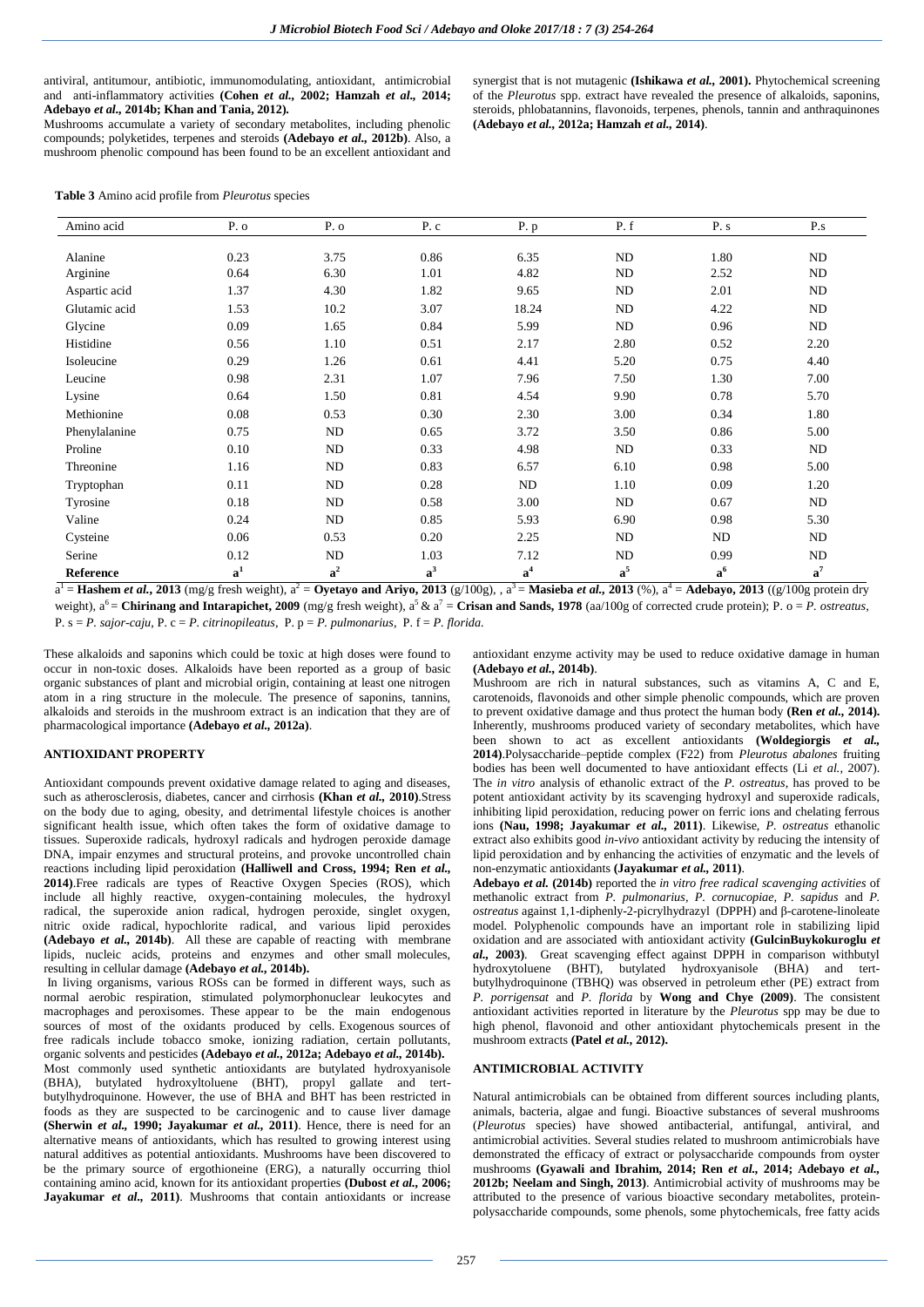and their derivatives **(Bala** *et al.,* **2012; Gyawali and Ibrahim, 2014)**. Thus mushrooms producing these bioactive components could support applications in the pharmacological industry as an effective source of natural substances that could be used in drug discoveries.

The polysaccharide extract from *P. australis* showed antibacterial activity against *Staphylococcus epidermidis, Bacillus subtilis, Enterococcus faecalis, Escherichia coli*916 and *Enterobacter aerogenes* **(Ren** *et al.,* **2014)**. Polysaccharide with α and β-D- type linkage from *P. pulmonarius* have antagonistic effect against *Proteus mirabilis, Salmonella typhi, Staphylococcus aureus, E. coli, Shigella species* and *Klebsiella pneumonia* **(Adebayo** *et al.,* **2012a)**. The *P. tuberregium* extract had powerful medicinal importance by inhibiting the growth of *Bacillus cereus, E. coli, K. pneumoniae, S. aureus, Proteus vulgaris,* and *P. aeruginosa* **(Gbolagade** *et al.,* **2007)***.*Several reports are available in the literature with antimicrobial activity of extracts from genus of *Pleurotus* such as, *P. florida*  and *P. ostreatus* **(Neelam and Singh, 2013; Muthukumaran** *et al.,* **2014)**, *P. sajor-caju* and *P. ostreatus* **(Mondal** *et al.,* **2013)**, *P. eryngii* **(Akyuz and Kirbag, 2010)**, *P. ostreatus* **(Oyetayo and Ariyo, 2013; Domenico** *et al.,* **2013; Vamanu, 2012, 2013; Pauliuc and Botău, 2013; Iwalokun** *et al.,* **2007)**, *P.* 

*eryngii* and *P. sajor-caju,* **(Akyuz and Kirbag, 2010),** *P. florida* **(Rahman** *et al.,* **2013; Menaga** *et al.,* **2012)**, see Table 4 for details.

The RNase from *P. sajor-caju* inhibited mycelial growth in the fungi *F. oxysporum* and *M. arachidicola* **(Ngai and Ng, 2004)**. A protein of 10 kDa, designated as eryngin was isolatedfrom*P. eryngii*, which showed inhibition of mycelial growth in *F. oxysporum* and *M. arachidicola* **(Chu** *et al.,* **2005)**. A 7 kDa peptide, named pleurostrin, with inhibitory activity on mycelial growth inthe fungi *Fusaerium oxysporum, Mycosphaerella arachidicola*, and *Physalospora piricola*, was isolated from fresh fruit bodies of the *Pleurotus* species **(Wang and Ng, 2004; Patel** *et al.,* **2012)**.

A purified laccase from *P. ostreatus* inhibited the hepatitis C virus entry into peripheral blood cells and hepatoma HepG2 cells, and its replication **(El-Fakharany** *et al.,* **2010)**. A different type of laccase was purified from *P. cornucopiae*, which reduced the activity of human immunodeficiency virus type 1 (HIV-1) reverse transcriptase with an  $IC_{50}$  of 22 $\mu$ M **(Wong** *et al.***, 2010**). A lectin from fresh fruit bodies of *P. citrinopileatus* inhibited HIV-1 reverse transcriptase with an  $IC_{50}$  of 0.93 $\mu$ M (**Li** *et al.***, 2008**).

**Table 4** Antimicrobial activity of *Pleurotus* species

| Organism       | <b>Bioactive substance</b>                                                  | Target organism                                                                                                                                                                                                                   | References                |
|----------------|-----------------------------------------------------------------------------|-----------------------------------------------------------------------------------------------------------------------------------------------------------------------------------------------------------------------------------|---------------------------|
| P. australis   | Polysaccharides with glycosidic linkage                                     | B. subtilis, E. faecalis, E. coli, E. aerogenes, S.<br>epidermidis                                                                                                                                                                | Ren et al., 2014          |
| P. florida     | methanolic extract                                                          | K. pneumonia, S. aureus,                                                                                                                                                                                                          | Muthukumaran et al., 2014 |
|                | ethanolic extract                                                           | Bacillus sp., S. aureus,                                                                                                                                                                                                          | Rahman et al., 2013       |
|                | methanolic extract,                                                         | E. coli, K. pneumonia,                                                                                                                                                                                                            | Menaga et al., 2012       |
|                | aqueous extract,                                                            | Vibrio sp., Streptococcus sp.,                                                                                                                                                                                                    |                           |
|                | phytochemicals.                                                             | Campylobacter sp., S. typhi, S. sonnei, Proteus<br>sp.                                                                                                                                                                            |                           |
|                | ethanolic extracts.                                                         | E. coli, S.aureus, B.subtilis                                                                                                                                                                                                     | Neelam & Singh, 2013      |
| P. eous        | phytochemicals                                                              | P. aeruginosa, A.nidulans, A. fumigatus                                                                                                                                                                                           | Muthukumaran et al., 2014 |
| P. ostreatus   | ethanolic extract.                                                          | L. innocua, B. cereus,                                                                                                                                                                                                            | Vamanu, 2012, 2013        |
|                | Phenolics, Flavonoids                                                       | S. aureus, E. coli,                                                                                                                                                                                                               | Schillaci et al., 2013    |
|                | Ascorbic acid, Lycopene, β-carotene,<br>$\alpha$ -tocopherol.               | P. aeruginosa, C. albicans, Candida sp.                                                                                                                                                                                           |                           |
|                | gemmotherapic extract                                                       | B. subtilis, B. cereus, P. aeruginosa, S.<br>marcescens                                                                                                                                                                           | Pauliuc&Botău, 2013       |
| P. ostreatus   | flavonoid, vitamin-C,                                                       | Vibrio cholera, Bacillus spp.                                                                                                                                                                                                     | Mondal et al., 2013       |
|                | petroleum ether extract, Terpenoids, Tanins,<br>Steroidal glycosides.       | S. aureus, S. epidermidis, B. subtillis, B.<br>licheniformis, S. typhi, E. coli, Proteus sp.<br>K. pneumonia, P. aeruginosa,<br>H. influenza, C. albicans<br>Saccharomyces cerevisiae.                                            | Iwalokun et al., 2007     |
|                | petroleum ether extract, Terpenoids, Tanins,<br>Steroidal glycosides.       | S. aureus, S. epidermidis, B. subtillis, B.<br>licheniformis, S. typhi, E. coli, Proteus sp.<br>K. pneumonia, P. aeruginosa,<br>H. influenza, C. albicans<br>Saccharomyces cerevisiae<br>B. megaterium, S. aureus, P. sajor-caju, |                           |
| P. eryngii     | methyl alcohol extracts                                                     | K. pneumonia, E.coli,<br>C. albicans, C. glabrata,<br>Trichophyton spp.,<br>Epidermophyton spp                                                                                                                                    | Akyuz & Kirbag, 2010      |
|                | methanolic extract,                                                         | S. aureus, E. coli,                                                                                                                                                                                                               | Mondal et al., 2013       |
| P. pulmonarius | polysaccharide with $\alpha$ and $\beta$ -D- type linkage<br>phytochemicals | P. mirabilis, P. aeruginosa, S. typhi, S.<br>aureus, E. coli, Shigella sp., K.<br>pneumonia.                                                                                                                                      | Adebayo et al., 2012b     |

The use of *P. djamor, P. sajor-caju,* and *P. citrinopileatus* mushrooms as food and therapeutic substances, particularly in HIV/AIDS (human immunodeficiency virus/acquired immunodeficiency syndrome)–infected persons, was highly encouraged in a study, as their methanolic extracts showed strong antiviral activity against HIV. *P. djamor* extracts also have stronger antiviral activities against both pox virus and infectious bursa disease virus. Some water-insoluble fractions, extracted by hot alkali treatment from the sclerotia of *P. tuber-regium,* showed potent antiviral activity againstHSV-1 (herpes simplex virus 1) and HSV-2 **(Zhang** *et al.,* **2004)**.

# **ANTI-INFLAMMATION ACTIVITY**

The Polysaccharide with α and β-D-linkage extracted from *P. pulmonarius*, was found to be a potent anti-inflammatory agent **(Adebayo** *et al.,* **2012b)**. Also the aqueous extract of *P. ostreatus* suppressed LPS-induced secretion of tumor necrosis factor-α (TNF-α), interleukin-6 (IL-6), and IL-12p40 from RAW264.7 macrophages **(Jedinak** *et al.,* **2001)**. In addition anti-inflammatory activity of extract from *P. ostreatus* was reported against an ear acute inflammation stimulated by xylol on white underbred rat-male **(Avagyan** *et al.,* **2013)**. Similarly; a purified protein called Pleuran, isolated from fruiting bodies of oyster mushroom has been reported to possesses anti-inflammatory activity **(Bobek and Galbavy, 2001; Nosál'ová** *et al.,* **2001).**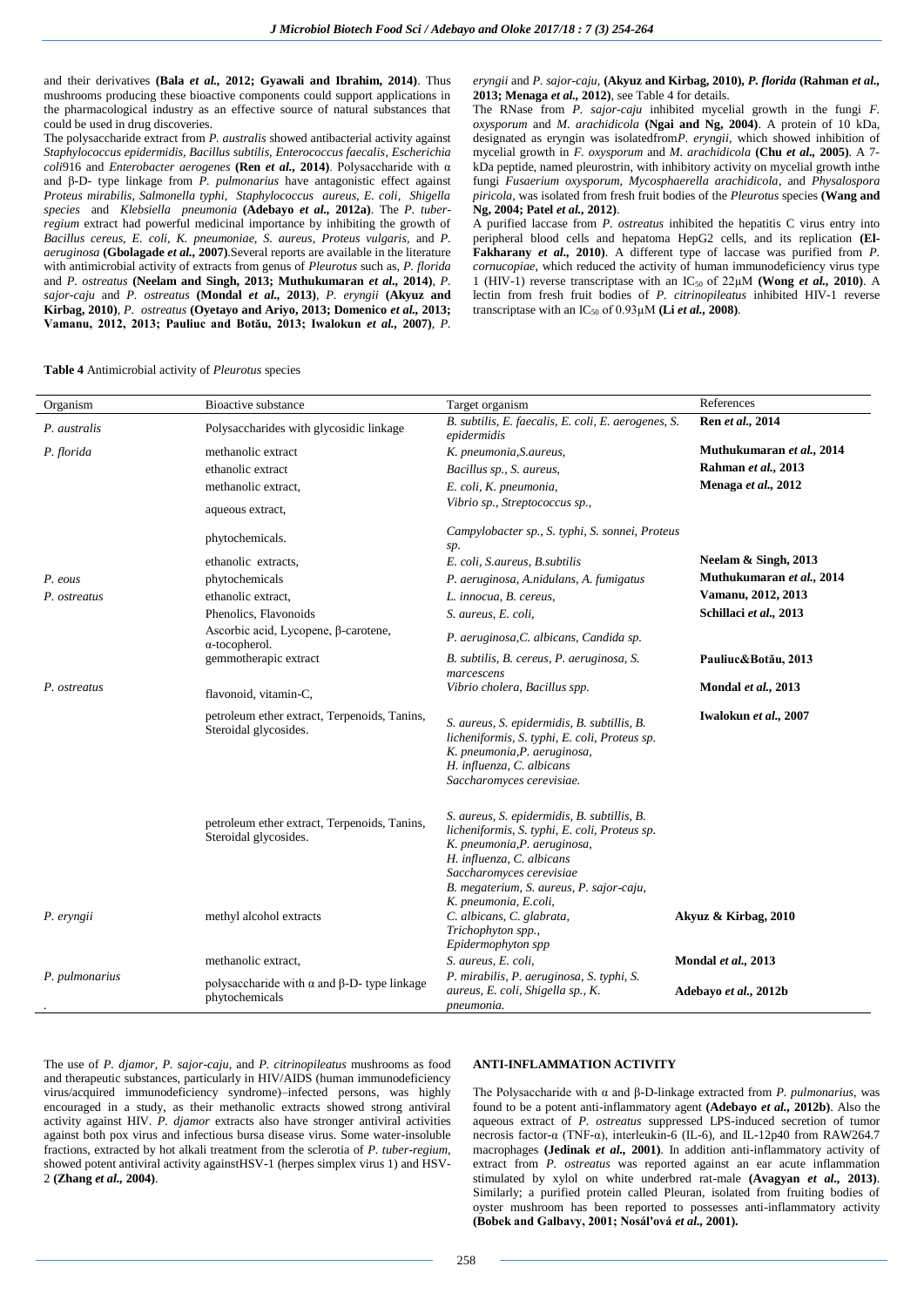# **ANTICANCER EFFECTS**

Mushrooms produced some bioactive compounds such as 1,6-branched 1,3-βglucans which have been reported to inhibit tumor growth by stimulating the immune system via activation of macrophages, balance of T helper cell populations and subsequent effects on natural killer (NK) cells and also by cytokine production **(Hetland** *et al.,* **2011; Roupas** *et al.,* **2012)**.Water-soluble extract from *P. ostreatus* showed significant cytotoxicity, and induced apoptosis in human androgen-independent prostate cancerPC-3 cells **(Gu and Sivam, 2006)**. Hot water extract of *P. ostreatus* also suppressed proliferation of MCF-7 human breast cancer cells **(Martin and Brophy, 2010)**.

**Jedinak and Silva (2008)** reported an anticancer effect of methanol extract of *P. ostreatus* on some breast and colon cancer cells. The extract suppressed proliferation of breast cancer (MCF-7, MDA-MB-231) and colon cancer (HT-29, HCT-116) cells, without affecting proliferation of epithelial mammary MCF-10A and normal colon FHC cells. Flowcytometry analysis revealed that the inhibition of cell proliferation by *P. ostreatus* was associated with the cell cycle arrest at G0/G1 phase in MCF-7and HT-29 cells. Furthermore, *P. ostreatus extract*  induced the expression of the tumor suppressorp53 in MCF-7 cells, and cyclindependent kinase inhibitor p21 in both MCF-7 and HT-29 cells **(Khan and Tania, 2012)**.

The protein extract of *P. ostreatus* has exhibited therapeutic efficacy against human colorectal adeno-carcinoma cell line (SW 480 cells)and a human monocytic leukemia cell line (THP-1cells) by induced apoptosis in SW 450 cells partially through Reactive Oxygen Species (ROS) production, Glutathione (GSH) depletion and mitochondrial dysfunction **(Wu** *et al.,* **2011; Deepalakshmi and Mirunalini, 2014)**.

Polysaccharide extracts from mycelium and fruit bodies of *P. pulmonarius* downregulated the adherence of colon cancer cell lines (HT29, HCT-116), which directly interfere with cancer progression and metastasis **(Lavi** *et al.,* **2010).** Polysaccharides from hot water extract of *P. geesteranus* have showed significant cytotoxicity in human breast cancer cell line MCF-7**(Zhang** *et al.,* **2011)**. Acetone extract from *P. pulmonarius* and *P. ostreatus* exhibited a profound anticancerpotential as they offered protection to animals by tumour suppressor **(Akanni** *et al.,* **2010).**

Water-soluble polysaccharides extracted from *P. citrinopileatus* fermentation broth have been shown to reduce the number of metastatic tumour nodules in tumour-bearing mice **(Wang** *et al.,* **2005)**. The protein-polysaccharide from *P. ostreatus and P. sajor-caju* inhibited a solid Sarcoma180 tumor implanted in mice **(Facchini** *et al.,* **2014)**.Major component behind the anticancer activity of *Pleurotus* mushrooms is its polysaccharide fraction called pleuran, a member of polysaccharide beta glucans, which is an important constituent of *Pleurotus* species. Table 5 summarized detail of *Pleurotus* extracts with potential anticancer nutraceuticals. It should be noted that clinical evidence of anticancer activities of *Pleurotus* mushrooms has not been well established.

#### **IMMUNOMODULATORS**

Immunomodulators are key components in the modern health and wellness industries, reflecting the fact that the immune system is the first barrier for disease prevention. Inany healthy organism, the immune system produces a wide range of immunomodulators to maintain homeostasis within the body **(El Enshasy and Hatti-Kaul, 2013)**. In clinical practice, immunomodulators are usually classified into immunosuppressants, immunostimulants, andimmunoadjuvants. Polysaccharides from mushrooms such as lentinan, schizophyllan, polysaccharide K (Kerstin), and polysaccharide peptide (PSP) are now available on the pharmaceutical market. For example, lentinan is applied as adjuvant cancer immunotherapy or in parallel to radio- and chemothermotherapy **(Lindequist** *et al.,* **2005)**. Protein from oyster mushroom (*P. ostreatus*) called pleuran together with proteoglycan has been shown to posses immunomodulators by inducing IL-4 and IFN-γ production in animal cell **(El Enshasy** *et al.,* **2012).** Water extract from fruit bodies and mycelia of *P. ostreatus* has been reported to play a major role in increasing the production of reactive oxygen species (ROS) from neutrophil and has immunomodulatory properties involving all immunocompentent cells **(Shamtsyan** *et al.,* **2004)**.

**Morris** *et al.* **(2011)** reported that *Pleurotus* powder and hot water extract obtained from fruit body, administered orally to cyclophosphamide-treated mice, provides immunological benefits in terms of the recovery of bone marrow cellularity, increase of white blood cell counts, and stimulation of cell-mediated immune responses. Polysaccharides or polysaccharide-protein complexes are considered as multi-cytokine inducers that are able to induce gene expression of various cytokines and cytokine receptors **(Ooi and Liu, 2000)**. A thorough understanding of immunomodulatory actions of polysaccharides or polysaccharide-protein complexes at the cellular and molecular levels will help elucidate their anti-tumor mechanisms.

**Table 5** Properties and mechanisms of bioactive compounds from *Pleurotus* extract against human cancers cell lines

| <b>Mushroom</b>         | <b>Bioactive extract</b>       | Disease state (Anticancer) | Mechanism                                                                                           | <b>References</b>     |
|-------------------------|--------------------------------|----------------------------|-----------------------------------------------------------------------------------------------------|-----------------------|
| P. geesteranus          | Polysaccharide-protein         | (Breast) (MCF-7 cell)      | Mechanism not clearly stated                                                                        | Zhang et al. $(2011)$ |
| P. ostreatus            | Flavonoids                     | (Blood)                    | Cytotoxic effect on human<br>cancer cell lines (HL-60) in vitro                                     | Maiti et al. (2011)   |
|                         | β-<br>Polysaccharide<br>glucan | (Colon)                    | Induces anti-proliferative and<br>pro-apoptotic effects on HT-29<br>colon cancer cells              | Lavi et al. (2006)    |
|                         | Hot water extract              | (Breast)                   | Suppression in proliferation of<br>MCF-7 human breast cancer<br>cells                               | Martin & Brophy, 2010 |
|                         | Methanol extracts              | (Breast)                   | Suppression of the<br>proliferation of highly invasive<br>breast cancer                             | Jedinak & Sliva, 2008 |
|                         |                                | (Colon)                    | MDA-MB-231 cells<br>Inhibited the proliferation<br>of highly-invasive colon cancer<br>HCT-116 cells | Jedinak & Sliva, 2008 |
| P. cornucopiae          | Laccase                        | (Murine)                   | Proliferation inhibitory<br>Leukememia (L1210 cell)<br>activity of laccase Hepatoma<br>(HepG2 cell) | Wong et al. (2010)    |
| P. djamor<br>P. eryngii | Ribonuclease                   | (Breast and Hepatoma)      | Regulation of proliferative genes<br>by RNase activity<br>Inhibition of DNA                         | Wu et al. (2010)      |
|                         | Ubiduinone-9                   | Anticancer                 | topoisomerase I, and induction<br>of apoptosis                                                      | Bae et al. (2009)     |
| P.citrinopileatus       | Glycoprotein                   | (Leukemia U937 cell)       | Anti-proliferation and<br>(Leukemia U937 cell) arrested<br>of cell cycle                            | Chen et al. (2009)    |
| P.nebrodensis           | Nebrodeolysin                  | Anticancer                 | Induction of apoptosis (lung,                                                                       | Lv et al. $(2009)$    |
| P. tuber-regium         | Triterpenoids, Hyper-branched  | (Liver)                    | breast, hepatoma<br>and cervical)                                                                   | Youn et al. (2008)    |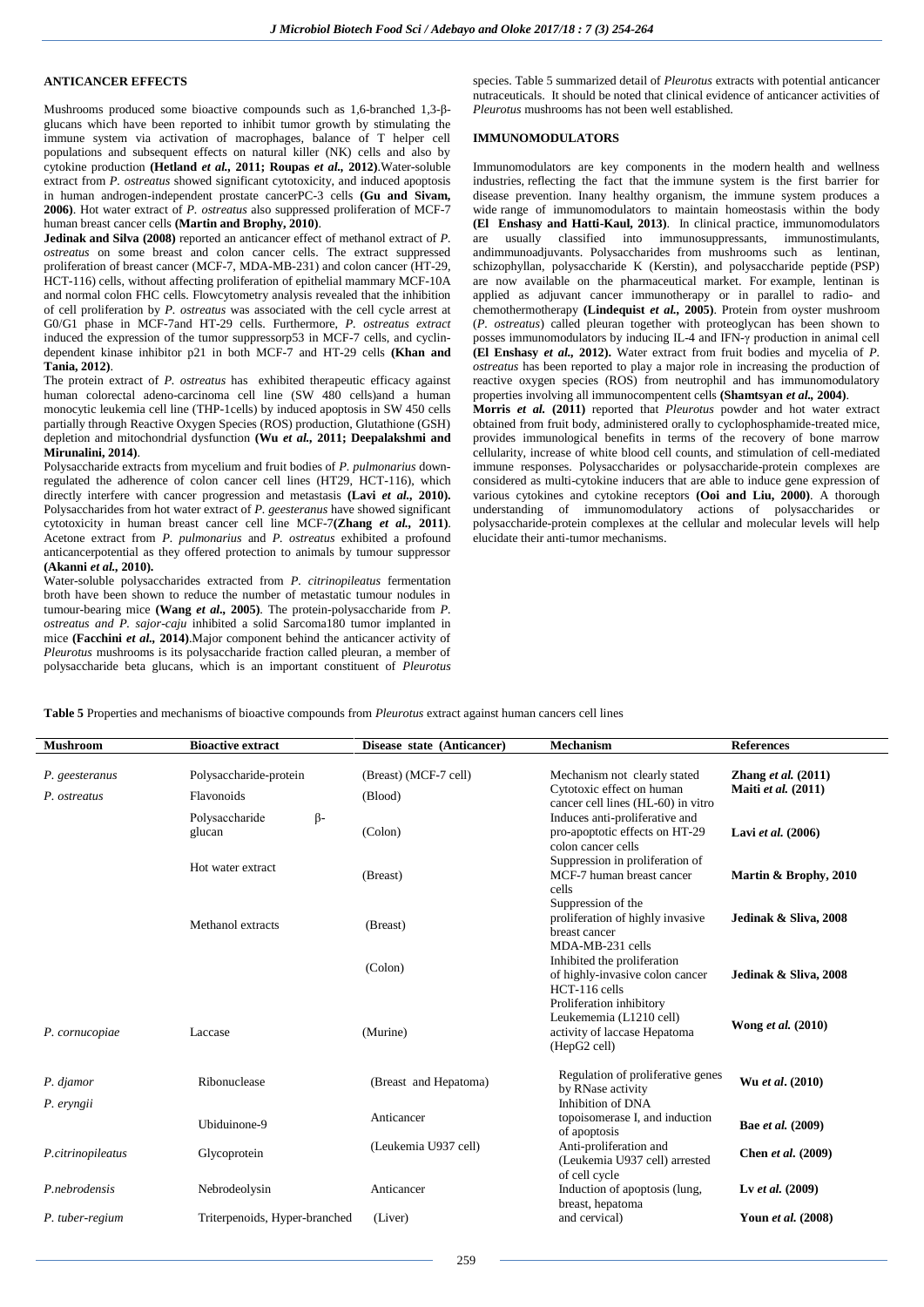| Hepato-protective effects on<br>both chemically-induced liver<br>toxicity and<br>(Liver)<br>hepatocarcinogenesisin rodents<br>(in vivo)<br>Exhibit cytotoxic effects on<br>P. ferulae<br>(Lung and cervical)<br>human lung and cancer cell lines | Wasonga et al. (2008),<br>Pinheiro et al. (2008).<br>Choi et al. (2004) |
|--------------------------------------------------------------------------------------------------------------------------------------------------------------------------------------------------------------------------------------------------|-------------------------------------------------------------------------|
|                                                                                                                                                                                                                                                  | (A549, SiHa and HeLa cells) (in                                         |

### **OTHER THERAPEUTICS IMPORTANCE**

Genus of *Pleurotus* has shown hypoglycemic activities, which is a major feature of diabetes mellitus, hence they have anti-diabetic effect on animals and human. Polysaccharides extract with anti-diabetic potential have been obtained from *P. ostreatus* **(Krishna and Usha, 2009)**, *P. citrinopileatus* **(Hu** *et al.,* **2006)**, *P. eryngii*, **(Kim** *et al.,* **2010)**, *P. pulmonarius* **(Badole** *et al.,* **2008)** and *P. sajorcaju* **(Agrawal** *et al.,* **2010)**.

The polysaccharides from fruiting bodies of *P. ostreatus* **(Bobek** *et al.,* **1998; Wolff** *et al.,* **2008)**, *P. sajor-caju* **(Zhuang** *et al.,* **1993)**, and *P. citrinopileatus* **(Zhang** *et al.,* **1994)** have been reported to have antineoplasic activities. In addition ethanol extract of *P. eryngii* has been reported to have antiallergic activity **(Sano** *et al.,* **2002)**. Also antihypertensive activity of *Pleurotus* has been reported in the literature **(Miyazawa** *et al.,* **2008; Hagiwara** *et al.,* **2005).**

# **CONCLUSIONS**

Presently, there is upsurge interest in research for nutraceuticals and natural source of remedies. Most of the researchers are anticipating that nutraceutical therapy is a promising source of new therapeutics against many life-threatening diseases. Oyster mushrooms have notable place in nutraceutical science, which are rich nutritionally, with medicinal values, especially as antioxidant, antimicrobial, anti-inflammation, anticancer, immunomodulators, anti-diabetes, antineoplasic, and antihypertensive. The above properties reported suggested that oyster mushroom can serve as good source of antibiotic production, anticancer drugs and immunity boasters. Furthermore, high production of nutritional composition such as protein, amino acids, vitamins, minerals and low production of fat and sugar may provide significant support against malnutrition disease. The current nutrient deficiency and health problems all over the world may be brought under control by regular consumption of *Pleurotus.* This can also play important role in health and disease prevention. More clinical researches are suggested to authenticate the mechanism, pathways, and doses of medicinal component of the oyster mushroom.

**Acknowledgments:** Authors sincerely appreciate Dr Reisha Twanna Browne, College of Medicine All Saints University Belair, Kingstown St Vincent and Grenadines for proof read the manuscript for the grammatical correction.

#### **REFERENCES**

Adebayo, E.A., Oloke, J.K., Ayandele, A.A., Adegunlola, C.O. (2012a). Phytochemical, antioxidant and antimicrobial assay of mushroom metabolite from *Pleurotus pulmonarius* –LAU 09 (JF736658)*. J Microbiol Biotech Res.,* 2 (2), 366-374.

Adebayo, E.A., Oloke, J.K., Majolagbe, O.N., Ajani, R.A., Bora, T.C. (2012b). Antimicrobial and anti-inflammatory potential of polysaccharide from *Pleurotus pulmonarius* LAU 09. *Afr J Microbiol Res*., 6(13), 3315-3323. https://doi:+10.5897/AJMR12.213

Adebayo, E.A. (2013). Production of New Strains of *Pleurotus pulmonarius* through Cross Breeding and Mutagenesis. An unpublished thesis submitted to the Department of Pure and Applied Biology, Ladoke Akintola University of Technology, Ogbomoso, Nigeria.

Adebayo, E.A., Oloke, J.K., Azeez, M.A., Omomowo, I.O., Bora, T.C. (2014a). Assessment of the genetic diversity among ten genotypes of *Pleurotus* (oyster mushroom) using nutrient and mineral compositions. *Sci. Horticult.,*166, 59–64. http://dx.doi.org/10.1016/j.scienta.2013.12.010

Adebayo, E.A., Oloke, J.K., Aina, D.A., Bora, T.C. (2014b). Antioxidant and Nutritional Importance of some *Pleurotus* species. *J Microbiol Biotech Food Sci.,* 3 (4), 289-294.

Ahmed, M., Noorlidah, A., Kamal, U.A., Bhuyan, M.H.M.B. (2013). Yield and nutritional composition of oyster mushroom strains newly introduced in Bangladesh. *Pesq agropec bras Brasília*, 48(2), 197-202. http://dx.doi.org/10.1590/S0100-204X2013000200010

Agrahar-Murugkar, D., Subbulakshmi, G. (2005). Nutritional value of edible wild mushrooms collected from the Khasi hills of Meghalaya. *Food Chem.,* 89(4), 599–603. <http://dx.doi.org/10.1016/j.foodchem.2004.03.042>

Agrawal, R.P., Chopra, A., Lavekar, G.S., Padhi, M.M., Srikanth, N., Ota, S., Jain, S. (2010). Effect of oyster mushroom on glycemia, lipid profile and quality of life in type 2 diabetic patients. *Aust J Med Herb.,* 22, 50–54.

Aletor, V.A. (1995). Compositonal studies on edible tropical species of mushrooms. *Food Chem.*, 54, 265-268. [http://dx.doi.org/10.1016/0308-](http://dx.doi.org/10.1016/0308-8146%2895%2900044-J) [8146\(95\)00044-J](http://dx.doi.org/10.1016/0308-8146%2895%2900044-J)

Akanni, E.O., Oloke, J.K., Adebayo, E.A., Ola, I.O. (2010). Antitumour activities of *Pleurotus pulmonarius* and *Pleurotus ostreatus* metabolites on N-Nitroso-Nethylurea induced solid tumour bearing Wister rats. *Glob Res J.,* 1(1), 013-018.

Akindahunsi, A.A, Oyetayo, F.L. (2006). Nutrient and anti-nutrient distribution of edible mushroom, *Pleurotus tuber-regium* (Fries) Singer. *LWT.,* 39, 548-553. <http://dx.doi.org/10.1016/j.lwt.2005.04.005>

Akyüz, M., Kirbag, S. (2010). Nutritive value of wild edible and cultured mushrooms. *Turk J Biol.,* 34, 97–102. http://dx.doi:10.3906/biy-0805-17

Avagyan, I.A., Nanagulyan, S.G., Minasbekyan, L.A. (2013). Increasing of Fermentative and Anti-inflamatory Activity of the *Pleurotus ostreatus* (Jacq.:Fr.) Kumm. Culture by Modification of Growth Conditions by MM-waves. PIERS Proceedings, Stockholm, Sweden, 12-15.

Ayodele, S.M., Odogbili, O.D. (2010). Metal impurities in three edible mushrooms collected in Abraka, Delta State, Nigeria. *Micologı´a Aplicada Internacional.,* 22, 27–30.

Badole, S.L., Patel, N.M., Thakurdesai, P.A., Bodhankar, S.L. (2008). Interaction of aqueous extract of *Pleurotus pulmonarius* (Fr.) Quel-Champ with glyburide in alloxan induced diabetic mice. *Evid Based Complement Alternat Med.,* 5, 159– 164. <http://dx.doi.org/10.1093/ecam/nem010>

Bae, J.S., Park, J.W., Park, S.H., Park, J.B., Rho, Y.H., Ryu, Y.B., Lee, K.S., Park, K.H., Bae, Y.S. (2009). Apoptotic cell death of human leukaemia U937 cells by ubiquinone-9 purified from *Pleurotus eryngii*. *Nat Product Res.,* 23, 1112–1119. <http://dx.doi.org/10.1080/14786410802417107>

Bala, N., Aitken, E.A.B., Cusack, A., Steadman, K.J. (2012). Antimicrobial potential of Australian macrofungi extracts against foodborne and other pathogens. *Phytotherapy Res.,* 26, 465–469. <http://dx.doi.org/10.1002/ptr.3563>

Baker, D.H. (2009). Advances in protein-amino acid nutrition of poultry. *Amino Acids,* 37, 29–41. http://dx.doi.org/10.1007/s00726-008-0198-3

Barros, L., Baptista, P., Correia, D.M., Casal, S., Oliveira, B., Ferreira, I.C.F.R. (2007). Fatty acid and sugar compositions, and nutritional value of five wild edible mushrooms from Northeast Portugal. *Food Chem.,* 105, 140–145. <http://dx.doi.org/10.1016/j.foodchem.2007.03.052>

Bobek, P.,Galbavy, S., Ozdin, L. (1998). Effect of oyster mushroom (*Pleurotus ostreatus*) on pathological changes in dimethylhydrazine-induced rat colon cancer. *Oncol. Rep.,* 5, 727-730.

Bobek, P., Galbavy, S. (2001). Effect of pleuran (β-glucan from *Pleurotus ostreatus*) on the antioxidant status of the organism and on dimethylhydrazine induced precancerous lesions in rat colon. *Brit J Biomed Sci.,* 58, 164-168.

Borchers, A.T., Krishnamurthy, A., Keen, C.L., Meyers, F.J., Gershwin, M.E. (2008).The immunobiology of mushrooms. Exper Biol Med (Maywood), 233, 259–276. http://dx.doi.org/10.3181/0708-MR-227

Brown, J.E. (2005). A critical review of methods used to estimate linoleic acid 6 desaturation ex vivo and in vivo. *Europ J Lipid Sci Technol.,* 107:119–134. http://dx.doi.org/10.1002/ejlt.200401098

Buswell, J.A., Chang, S.T. (1993). Edible mushrooms: attributes and applications. In: Chang ST, Buswell JA, Miles PG. Genetics and breeding of edible mushrooms. Amsterdam: *Gordon and Breach Sci. Publishers,* 15, 306- 318.

Çağlarırmak, N. (2007). The nutrients of exotic mushrooms (*Lentinula edodes* and *Pleurotus* species) and an estimated approach to the volatile compounds. *Food Chem.,* 105, 1188–1194. <http://dx.doi.org/10.1016/j.foodchem.2007.02.021>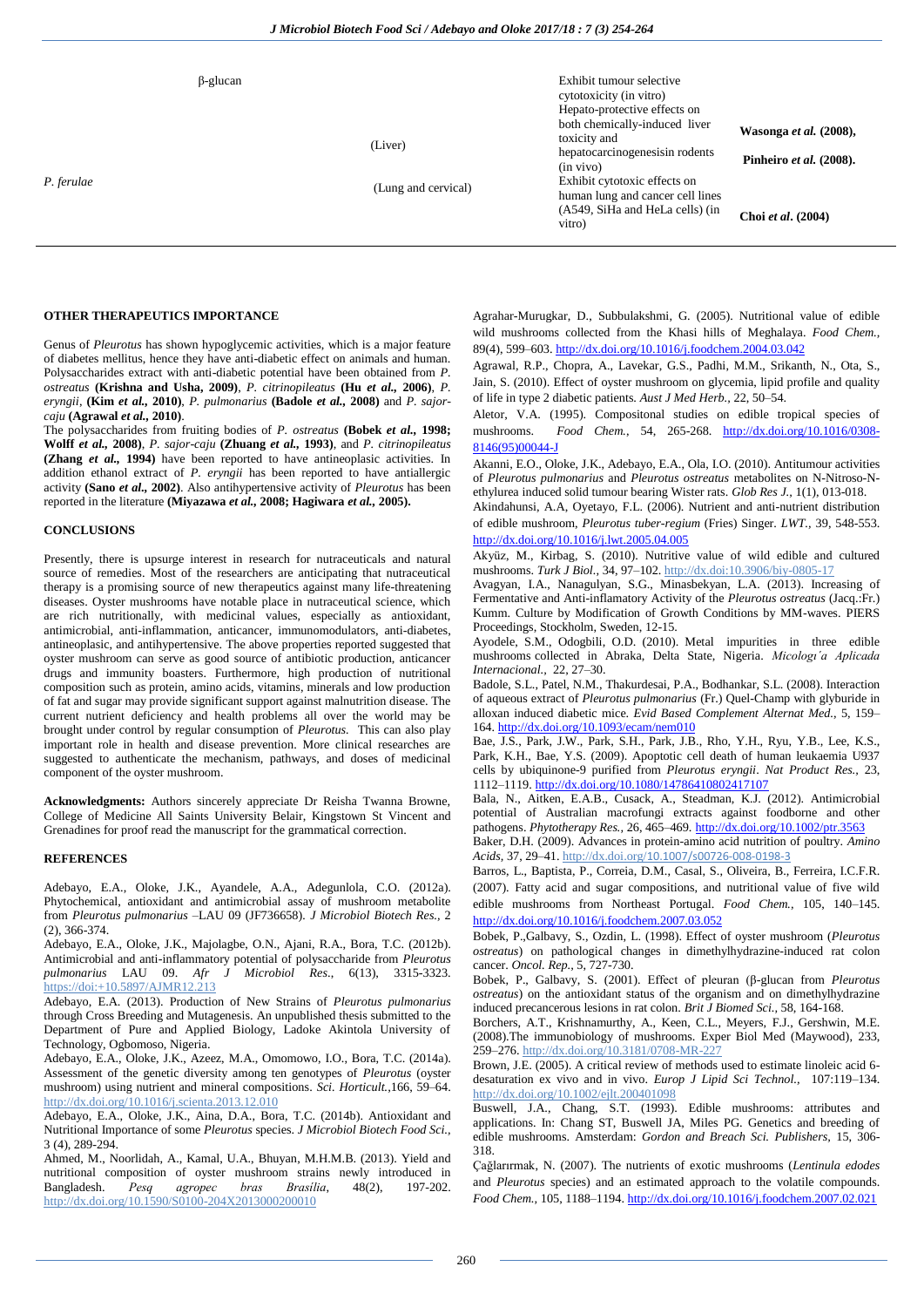Chang, S.T., Buswell, J.A. (2003). Medicinal mushrooms—as prominent source of nutriceuticals for the 21st century. *Curr Topics in Nutraceut. Res.,* 1, 257-280. Chang, S.T., Miles, P.G. (2004). *Mushrooms: Cultivation, Nutritional Value, Medicinal Effect, and Environmental Impact* (Second Edition).CRC Press. Boca Raton, 451.

Chen, J.N., Wang, Y.T., Wu, J.S. (2009). A glycoprotein extracted from golden oyster mushroom *Pleurotus citrinopileatus* exhibiting growth inhibitory effect against U937 leukemia cells. *J Agric Food Chem.,* 57, 6706–6711. http://dx.doi.org/10.1021/jf901284s

Chen, J.N., de Mejia, E.G., Wu, J.S. (2011). Inhibitory effect of a glycoprotein isolated from golden oyster mushroom (*Pleurotus citrinopileatus*) on the lipopolysaccharide-induced inflammatory reaction in RAW 264.7 macrophage. *J AgricFood Chem.,* 59(13), 7092–7097. http://dx.doi.org/10.1021/jf201335g

Chirinang, P., Intarapichet, K.O. (2009). Amino acids and antioxidant properties of the oyster mushrooms, *Pleurotus ostreatus* and *Pleurotus sajor-caju*. *Sci Asia*, 35, 326-331. http://dx.doi.org/10.2306/scienceasia1513-1874.2009.35.326

Choi, D.B., Cha, W.S, Kang, S.H, Lee, B.R. (2004). Effect of *Pleurotus ferulae*  Extracts on Viability of Human Lung Cancer and Cervical Cancer Cell Lines. *Biotechnol Bioprocess Eng.,* 9, 356-361. http://dx.doi.org/10.1007/BF02933057

Chu, K.T, Xia, L, Ng, T.B. (2005). Pleurostrin, an antifungal peptide from the oyster mushroom. *Peptid.,* 26, 2098–2103. <http://dx.doi.org/10.1016/j.peptides.2005.04.010>

Cohen, R., Persky, L., Hadar, Y. (2002). Biotechnological applications and potential of wood-degrading mushrooms of the genus *Pleurotus*. *Appl Microbiol Biotechnol*., 58, 582–594. http://dx.doi.org/10.1007/s00253-002-0930-y

Deepalakshmi, K., Mirunalini, S. (2014). *Pleurotus ostreatus*: an oyster mushroom with nutritional and medicinal properties. *J Biochem Tech.,* 5(2), 718- 726.

Demicri, M. (2006). Gida Kim (pp. 105-131) Topkapi-Istanbul: Kelebek Matbaaccilik San. Ltd. Sti, Baski.

Demirba, A. (2001). Heavy metal bioaccumulation by mushrooms from artificially fortified soils. *Food Chem.,* 74, 293–301. [http://dx.doi.org/10.1016/S0308-8146\(01\)00155-8](http://dx.doi.org/10.1016/S0308-8146%2801%2900155-8)

Diez, V.A., Alvarez, A. (2001). Compositional and nutritional studies on two wild edible mushrooms from Northwest Spain. *Food Chem.,* 75, 417–422. [http://dx.doi.org/10.1016/S0308-8146\(01\)00229-1](http://dx.doi.org/10.1016/S0308-8146%2801%2900229-1)

Dubost, N.J., Beelman, R., Peterson, D., Royce, D.J. (2006). Identification and quantification of ergothioneine in cultivated mushrooms by liquid chromatography-mass spectroscopy. *Inter J Medicinal Mushr.,* 8, 215–222. http://dx.doi.org/10.1615/IntJMedMushr.v8.i3.30

El Enshasy, H.A., Hatti-Kaul, R. (2013). Mushroom immunomodulators: unique molecules with unlimited applications. *Trends in Biotechnol.,* 31(12), 668-677. <http://dx.doi.org/10.1016/j.tibtech.2013.09.003>

El Enshasy, H.A., Maftoun, P., Abd, M.R. (2012). *Pleuran: immunomodulator polysaccharide fromPleurotus ostreatus, structure, production and application*. In Mushrooms: Types, Properties and Nutrition (Andres S, Baumann N, eds): 153–172, Nova Publisher

El-Fakharany, E.M., Haroun, B.M., Ng, T.B., Redwan, E.R. (2010). Oyster mushroom laccase inhibits hepatitis C virus entry into peripheral blood cells and hepatoma cells. *Protein Pept Lett.*,  $17$ ,  $1031-1039$ . hepatoma cells. *Protein Pept Lett.,* 17, 1031–1039. <https://doi.org/10.2174/092986610791498948>

Facchini, J.M., Endi, P.A., Charlise, A., Regina, M.M.G., Marcia, L.L.S., Wisbeck, E., Sandra, A.F. (2014). Antitumor activity of *Pleurotus ostreatus* polysaccharide fractions on Ehrlich tumor and Sarcoma 180. *Int. J Biol Macromol.,* 68, 72–77. <http://dx.doi.org/10.1016/j.ijbiomac.2014.04.033>

Fink, H., Hoppenhaus, K.W. (1958). Peculiar observations in the estimation of biological quality of the proteins of edible boletus (*Bofetus edulis*) and mushroom (*Psalliato biospora*) with reference to dietetics and therapeutics. *Nutrition Abst Rev.,* 28, 4886 .

Garzillo, A.M.V., Di Paolog, S., Kuzzi, M., Buonocore, V. (1994). Hydrolytic properties of extracelluar cellulases from *Pleurotus ostreatus. Appl. Microbiol.,* 42, 476-481. https://doi.org/10.1007/BF00902760

Gbolagade, J., Kigigha, L., Ohimain, E. (2007). Antagonistic effect of extracts of some Nigerian higher fungi against selected pathogenic microorganism. *Amer-Eur J Agric Environ Sci.,* 2, 364-368.

Gençcelep, H., Yusuf, U.,Yusuf, T., Kenan, D. (2009). Determination of mineral contents of wild-grown edible mushrooms. *Food Chem.,* 113:1033–1036. <http://dx.doi.org/10.1016/j.foodchem.2008.08.058>

Gu, Y.H., Sivam, G. (2006). Cytotoxic effect of oyster mushroom *Pleurotus ostreatus* on human androgen-independent prostate cancer PC-3 cells. *J Med Food,* 9:196–204. http://dx.doi.org/10.1089/jmf.2006.9.196

Gulcin-Buyukokuroglu, M.E., Oktay, M., Kufrevioglu, Ö. (2003). Antioxidant and analgesic activities of turpentine of *Pinus nigra* Arn. subsp. *pallsiana* (Lamb.) Holmboe. *J Ethnophar.,* 86, 51-58. [http://dx.doi.org/10.1016/S0378-](http://dx.doi.org/10.1016/S0378-8741%2803%2900036-9) [8741\(03\)00036-9](http://dx.doi.org/10.1016/S0378-8741%2803%2900036-9)

Gruen, E.H., Wong, M.W.(1982). Distribution of cellular amino acids, protein and total inorganic nitrogen during fruit body development in *Flammulina veluptipes*. *Canad J. Bot.,* 60(8):1330-1341. http://dx.doi.org/10.1139/b82-169 Gunawardena, D., Louise, B., Kirubakaran, S., Kerryn, K., Roderick, W.,

Dimitrios, Z., Richard, H., Lezanne, O., Erika, G., Gerald, M. (2014). Antiinflammatory effects of five commercially available mushroom species determined in lipopolysaccharide and interferon-γ activated murine macrophages. *Food Chem.,* 148:92–96[. http://dx.doi.org/10.1016/j.foodchem.2013.10.015](http://dx.doi.org/10.1016/j.foodchem.2013.10.015)

Gunde-Cimerman, N. (1999). Medicinal value of the genus *Pleurotus* (Fr.) P. Karst. (Agaricales s.l., Basidiomycetes). *Int J Med Mush.,* 1, 69–80. http://dx.doi.org/10.1615/IntJMedMushrooms.v1.i1.50

Gyawali, R., Ibrahim, S.A. (2014). Natural products as antimicrobial agents. *Food Contr.,* 46:412-429. <http://dx.doi.org/10.1016/j.foodcont.2014.05.047>

Hadar, Y., Cohen-Arazi, E. (1986). Chemical Composition of the Edible Mushroom *Pleurotus ostreatus* produced by fermentation. *Appl Environ Microbiol.,* 51(6):1352-1354.

Hagiwara, S.Y., Takahashi, M., Shen, Y., Kaihou, S., Tomiyama, T., Yazawa, M. (2005). A phytochemical in the edible Tamogi-take mushroom (*Pleurotus cornucopiae*), D-mannitol, inhibits ACE activity and lowers the blood pressure of spontaneously hypertensive rats. *Biosci Biotechnol Biochem.,* 69:1603–1605. <http://dx.doi.org/10.1271/bbb.69.1603>

Hamzah, R.U., Jigam, A.A., Makun, H.M., Egwim, E.C. (2014). Phytochemical screening and antioxidant activity of methanolic extract of selected wild edible Nigerian mushrooms. *Asian Pac J Trop Dis* 4(Suppl 1), S153-S157. [http://dx.doi.org/10.1016/S2222-1808\(14\)60431-X](http://dx.doi.org/10.1016/S2222-1808%2814%2960431-X)

Halliwell, B., Cross, C.E.(1994). Oxygen-drived species: Their relation to human disease and environmental stress. *Environm Health Perspect*, 102:5–12.

Hashem, A., Alqarawi, A.A., Al-Huqail, A.A., Abd Allah, E.F. (2013). Biochemical composition of *Pleurotus ostreatus* (jacq.) P. Kumm. Grown on sawdust of *Leucaena leucocephala* (lam.)de wit. *Pak J Bot,* 45(4), 1197-1201.

Heleno, S.A., Barros, L., Sousa, M.J., Martins, A., Ferreira, I.C.F.R. (2009). Study and characterization of selected nutrients in wild mushrooms from Portugal by gas chromatography and high performance liquid chromatography. *Microchem J.,* 93, 195–199. <http://dx.doi.org/10.1016/j.microc.2009.07.002>

Hetland, G., Johnson, E., Lyberg, T., Kvalheim, G. (2011).The mushroom *Agaricus blazei* Murill elicits medicinal effects on tumor, infection, allergy, and inflammation through its modulation of innate immunity and amelioration of Th1/Th2 imbalance and inflammation. Adv. Pharm. Sci. Art. 15701[5.http://dx.](http://dx/)doi.org/ 10.1155 /2011 /157015.

Hiroi, M., Tsuyuki, H. (1988). Comparison of Fatty Acid Composition in Fruit Body and Spore of Mushrooms. *Bulletin of the Collage of Agric Veter Med Nihon Uni.,* 45:104-109.

Honda, T., Kai, I, Ohi, G. (1999). Fat and Dietary fibre intake and Colon cancer mortality: a chronological comparison between Japan and United States. *Nutr Cancer,* 33:95-99. <http://dx.doi.org/10.1080/01635589909514754>

Hu, S.H., Liang, Z.C., Chia, Y.C., Lien, J.L., Chen, K.S., Lee, M.Y. (2006). Antihyperlipidemic and antioxidant effects of extracts from *Pleurotus citrinopileatus*. *J Agric Food Chem.,* 54, 2103–2110. **http://dx.doi.org/**10.1021/jf052890d

Idu, M., Osemwegie, O., Timothy, O., Onyibe, H.I. (2007). A survey of plants used in traditional healthcare by Waja tribe Bauchi State, Nigeria. Plant Arch., 7(2):535-538.

Ijeh, I., Okwujiako, I.A., Nwosu, P.C., Nnodim, H.I. (2009). Phytochemical composition of *Pleurotus tuberregium* and effect of its dietary incorporation on body/organ weights and serum triacylglycerols in albino mice. *J Med Plants Res.,* 3, 939–943.

Ishikawa, N.K., Kasuya, M.C.M., Vanetti, M.C.D. (2001). Antibacterial activity of *Lentinula edodes* grown in liquid medium. *Brazil J Microbiol.,* 32, 206-210. http://dx.doi.org/10.1590/S1517-83822001000300008

Iwalokun, B.A., Usen, U.A., Otunba, A.A., Olukoya, D.K. (2007). Comparative phytochemical evaluation, antimicrobial and antioxidant properties of *Pleurotus ostreatus.Afr J Biotechnol.,* 6 (15), 1732-1739.

Jayaprakash, G.K., Singh, R.P., Sakariah, K.K. (2001). Antioxidant activity of grape seed extracts on peroxidation models in-vitro. *Food Chem.,* 73 (3), 285– 290[. http://dx.doi.org/10.1016/S0308-8146\(00\)00298-3](http://dx.doi.org/10.1016/S0308-8146%2800%2900298-3)

Jedinak, A., Sliva, D. (2008). *Pleurotus ostreatus* inhibits proliferation of human breast and colon cancer cells through p53-dependent as well as p53-independent pathway. *Int J Oncol.,* 33, 1307–1313. http://dx.doi.org/10.3892/ijo\_00000122

Jedinak, A., Shailesh, D., Qing-li, W., James, S., Daniel, S. (2011). Antiinflammatory activity of edible oyster mushroom is mediated through the inhibition of NF-қB and AP-1 signaling. *Nutr. J.,* 52, 1-10. http://dx.doi.org/10.1186/1475-2891-10-52

Jong, S.C., Birmingham, J.M., Pai, S.H. (1991). Immunomodulatory substances of fungal origin. *J Immunopharm,* 3, 115-122.

Jong, S.C. (2002). Fungi cell wall glycans. Chp. 6.Pp. 159-177, In; Polysaccharides II, Polysaccharides from Eukaryotes, Vol. 6, Biopolymers, Eds, S. DeBaets, E.J. Vandamme and A. Steinbuchel, Wiley-VCH, Weinheim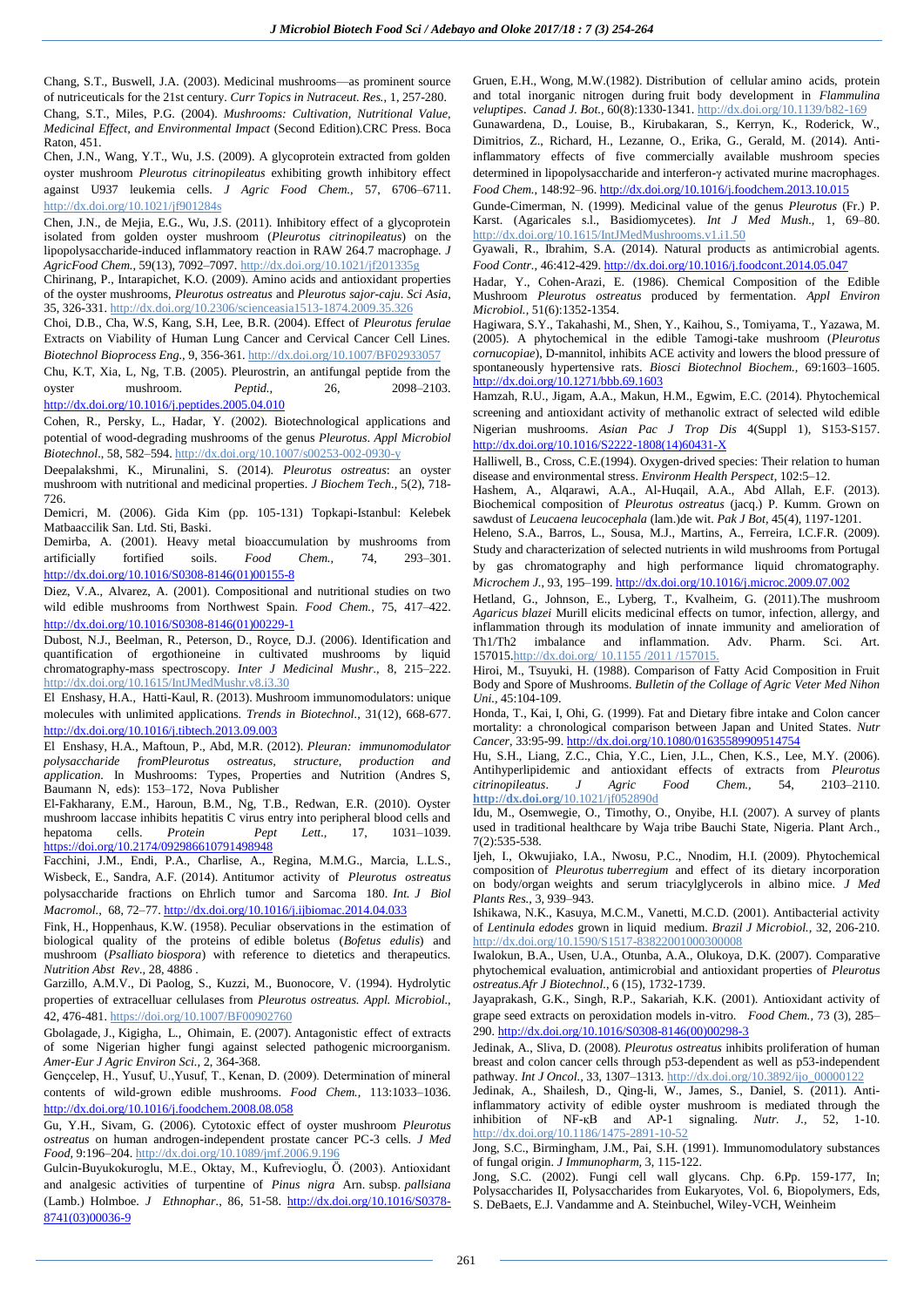Justo, M.B., Guzmán, M.G.A., Mejía, E.G., Díaz, C.L.G. (1998). Composición química de tres cepas mexicanas de setas (*Pleurotus ostreatus*). *Arch Latinoamericanos de Nutr.,* 48, 359-363.

Kalac, P. (2009). Chemical composition and nutritional value of European species of wild growing mushrooms: *A review Food Chem.,* 113, 9–16. <http://dx.doi.org/10.1016/j.foodchem.2008.07.077>

Kavishree, S., Hemavathy, J., Lokesh, B.R., Shashirekha, M.N., Rajarathnam, S. (2008). Fat and fatty acids of Indian edible mushrooms. *Food Chem.,* 106:597– 602. <http://dx.doi.org/10.1016/j.foodchem.2007.06.018>

Keen, C.L., Uriu-Adams, J.Y., Ensuma, J.L., Gershwin, M.E. (2004). Trace elements/minerals and immunity. In: Gershin ME, Nestel P, Keen CL (Eds.), Handbook of nutrition and immunity. Humana Press, Totowa, NJ: 117–140.

Khan, M.A., Tania, M., Zhang, D., Chen, H. (2010). Antioxidant enzymes and cancer. *Chin J Cancer Res*., 22:87–92. http://dx.doi.org/10.1007/s11670-010- 0087-7

Khan, M.A., Tania, M. (2012). Nutritional and Medicinal Importance of *Pleurotus* Mushrooms: An Overview. *Food Rev Inter.,* 28(3), 313-329. <http://dx.doi.org/10.1080/87559129.2011.637267>

Kikuchi, M., Tamakawa, K., Hiroshimo, K., Aihara, Y., Mishimu, V., Seki, T. (1984). Survey contents of metals in edible mushrooms. *J Hyg Society of Japan,* 25 (6), 534-542.

Kim, J.I., Kang, M.J., Im, J., Seo, Y.J., Lee, Y.M., Song, J.H. (2010). Effect of king oyster mushroom (*Pleurotus eryngii*) on insulin resistance and dyslipidemia in db/db mice. *Food Sci Biotechnol.,* 19:239–242. http://dx.doi.org/10.1007/s10068-010-0033-y

Koyyalamudi, S.R., Sang-Chul, J., Satyanarayanan, M., Balaram, V., Gerald, P. (2013). Micronutrient mineral content of the fruiting bodies of Australian cultivated *Agaricus bisporus* white button mushrooms. *J Food Comp Analy.*, 31, 109–114. <http://dx.doi.org/10.1016/j.jfca.2013.03.007>

Krejpcio, Z. (2001). Essentiality of chromium for human nutrition and health. *Polish J Environ Stud.,* 10, 399–404.

Krishna, S., Usha, P.T.A. (2009). Hypoglycaemic effect of a combination of *Pleurotus ostreatus*, *Murraya koenigii* and *Aegle marmelosin* diabetic rats. *Indian J Anim Sci.,* 79:986–987.

Kumari, D., Achal, V. (2008). Effect of different substrates on the production and non-enzymatic antioxidant activity of *Pleurotus ostreatus* (Oyster mushroom). *Life Sci J.,* 5(3), 73–76.

Kwon, V.J., Uhm, T.B. (1984). A studies on the lipid components in oyster mushroom (*Pleurotus florida*). *J Korean Society of Food Nutr.,* 13(2), 175–180.

Kyung, H.I., Trung, K.N., Do, B.S., Kyung, R.L., Tae, S.L. (2014). Appraisal of Antioxidant and Anti-Inflammatory Activities of Various Extracts from the Fruiting Bodies of *Pleurotus florida*. *Molecul.,* 19, 3310-3326. http://dx.doi.or[g/10.3390/molecules19033310](http://dx.doi.org/10.3390/molecules19033310)

Latiff, L.A., Daran, A.B.M., Mohomed, A.B. (1996). Relative distribution of minerals in the pileus and stalk of some selected edible mushrooms. *Food Chem.,* 56, 115–121. [http://dx.doi.org/10.1016/0308-8146\(95\)00129-8](http://dx.doi.org/10.1016/0308-8146%2895%2900129-8)

Lau, O.W., Shiu, K.K., Chang, S.T. (1985). Determination of ascorbic acid in vegetables and fruits by differential pulse polarography. *J Sci Food Agric,* 36, 733–739. http://dx.doi.org/10.1002/jsfa.2740360814

Lavi, I., Friesem, D., Geresh, S., Hadar, Y., Schwartz, B. (2006).An aqueous polysaccharide extract from the edible mushroom *Pleurotus ostreatus* induces anti-proliferative and proapoptotic effects on HT-29 colon cancer cells. *Cancer Lett.,* 244(1), 61–70. <http://dx.doi.org/10.1016/j.canlet.2005.12.007>

Lavi, I., Levinson, D., Peri, I., Tekoah, Y., Hadar, Y., Schwartz, B. (2010). Chemical characterization, antiproliferative and anti-adhesive properties of polysaccharides extracted from *Pleurotus pulmonarius* mycelium and fruiting bodies. *Cancer Lett.,* 85, 1977-1990. http://dx.doi.org/10.1007/s00253-009-2296 x

Le´on-Guzma´n, M.F., Silva, I., Lo´pez, M.G. (1997). Proximate chemical composition, free amino acid contents, and free fatty acids contents of some wild edible mushrooms from Queretaro, Mexico. *J Agri Food Chem.,* 89, 533–539. http://dx.doi.org/10.1021/jf970640u

Lindequist, U., Niedermayer, T.H.J., Jülich, W.-D. (2005). The pharmacological potential of mushrooms. *Evid based Compl Alternat Med.,* 2:285–299. http://dx.doi.org/10.1093/ecam/neh107

Li, L., Ng, T.B., Song, M., Yuan, F., Liu, Z.K., Wang, C.L., [Jiang,](http://www.ncbi.nlm.nih.gov/pubmed/?term=Jiang%20Y%5BAuthor%5D&cauthor=true&cauthor_uid=17347821) Y., [Fu,](http://www.ncbi.nlm.nih.gov/pubmed/?term=Fu%20M%5BAuthor%5D&cauthor=true&cauthor_uid=17347821) M., [Liu.](http://www.ncbi.nlm.nih.gov/pubmed/?term=Liu%20F%5BAuthor%5D&cauthor=true&cauthor_uid=17347821) F. (2007). The antioxidant effects of a polysaccharide-peptide complex (F22) from mushroom (*Pleurotus abalonus*)-fruiting bodies were studied. *Appl Microbiol Biotechnol.,* 75 (4), 863−869. http://dx.doi.org/10.1007/s00253-007- 0865-4

Li, Y.R., Liu, Q.H., Wang, H.X., Ng, T.B. (2008). A novel lectin with potent antitumor, mitogenic and HIV-1 reverse transcriptase inhibitory activities from the edible mushroom *Pleurotus citrinopileatus*. *Biochim Biophys Acta,* 1780, 51– 57. <http://dx.doi.org/10.1016/j.bbagen.2007.09.004>

Lv, H., Kong, Y., Yao, Q., Zhang, B., Leng, F.W., Bian, H.J., Balzarini, J., Van Damme, E., Bao, J.K. (2009). Nebrodeolysin, a novel haemolytic protein from mushroom *Pleurotus nebrodensis* with apoptosis-inducing and anti-HIV-1 effects. *Phytomed*., 16,198-205. <http://dx.doi.org/10.1016/j.phymed.2008.07.004> Maiti, S., Mallick, S.K., Bhutia, S.K., Behera, B., Mandal, M., Maiti, T.K. (2011). Antitumor effect of culinary-medicinal oyster mushroom, *Pleurotus ostreatus* (Jacq.: Fr.) P. Kumm., derived protein fraction on tumor-bearing mice models. *Intl J Med Mush.,* 13, 427-440.

http://dx.doi.org/10.1615/IntJMedMushr.v13.i5.20 Martin, A.M. (1992). Study of the growth and biomass composition of the edible mushroom *pleurotusostreatus*. In: *Food Science and Human Nutrition* (ed. Charalambus, G.). Elsevier Science Publishers, Amsterdam, 239-248.

Martin, K.R., Brophy, S.K. (2010). Commonly consumed and specialty dietary mushrooms reduce cellular proliferation in MCF-7 human breast cancer cells. *Exp Biol Med.,* 235, 1306–1314. http://dx.doi.org/10.1258/ebm.2010.010113

Matilla, P., Väänänen, P., Könkö, K. (2002). Basic composition and amino acid content of mushroom cultivated in Finland. *J Agr Food Chem.,* 50:6419–6422. http://dx.doi.org/10.1021/jf020608m

Manzi, P., Gambelli, L., Marconi, S., Vivanti, V., Pizzoferrato, L. (1999). Nutrients in edible mushrooms: An inter-species comparatives study. *Food Chem.,* 65, 477-696. [http://dx.doi.org/10.1016/S0308-8146\(98\)00212-X](http://dx.doi.org/10.1016/S0308-8146%2898%2900212-X)

Manzi, P., Aguzzi, A., Pizzoferrato, L. (2001). Nutritional value of mushrooms widely consumed in Italy. *Food Chem.,* 73, 321–325. [http://dx.doi.org/10.1016/S0308-8146\(00\)00304-6](http://dx.doi.org/10.1016/S0308-8146%2800%2900304-6)

Manzi, P., Marconi, P., Aguzzi, A., Pizzoferrato, L. (2004). Commercial mushrooms: Nutritional quality and effect of cooking. *Food Chem.,* 84, 201–206. [http://dx.doi.org/10.1016/S0308-8146\(03\)00202-4](http://dx.doi.org/10.1016/S0308-8146%2803%2900202-4)

Mau, J.L., Lin, Y.P., Chen, P.T., Wu, Y.H., Peng, J.T. (1998). Flavor compounds in king oyster mushrooms *Pleurotus eryngii*. *J Agric Food Chem.,* 46:4587–4591. http://dx.doi.org/10.1021/jf980508+

Menaga, D., Mahalingam, P.U., Rajakumar, S., Ayyasamy, P.M. (2012). Evaluation of Phytochemical Characteristics and Antimicrobial Activity of *Pleurotus florida* Mushroom. *Asian J Pharm Clin Res.,* 5(4), 102-106.

McDowell, L.R. (2003). Minerals in Animal and Human Nutrition, 2nd ed. Amsterdam, The Netherlands, Elsevier.

Mdachi, S.J.M., Nkunya, M.H.H., Nyigo, V.A., Urasa, I.T. (2004). Amino acid composition of some Tanzanian wild mushrooms. *Food Chem.,* 86, 179–182. <http://dx.doi.org/10.1016/j.foodchem.2003.08.030>

Miyazawa, N., Okazaki, M., Ohga, S. (2008). Antihypertensive effect of *Pleurotus nebrodensis* in spontaneously hypertensive rats. *J Oleo Sci.,* 57, 675– 681. http://doi.org/10.5650/jos.57.675

Mondal, T., Some, R., Dutta, S. (2013). Studies on antioxidant and antimicrobial properties of some common mushrooms. *J Today's Biolog Sci Res Rev.,* 2(1):60- 67.

Moller, J.K.S., Madsen, H.I., Altonen,T., Skibsted, L.H.(1999). Dittany (*Origanum dictamnus*) as a source of water-extractable antioxidants. *Food Chem.,* 64, 215–219. [http://dx.doi.org/10.1016/S0308-8146\(98\)00143-5](http://dx.doi.org/10.1016/S0308-8146%2898%2900143-5)

Molehin, O.R., Oyetayo, F.L. (2011). Influences of *Pleurotus sajor-caju* Diets on Performance and Biochemical. *J Nutr Food Sci.,* 1:112 http://dx.doi.org/10.4172/2155-9600.1000112.

Morais, H., Ramos ,C., Matos, N., Forgács, E., Cserháti, T., Almeida, V., Oliveira, J., Darwish, Y., Illés, Z. (2002). Liquid chromatographic and electrophoretic characterization of extracellular β-glucosidase of *Pleurotus ostreatus* grow in organic waste. *J Chromatograp.,* B770:111-119.

[http://dx.doi.org/10.1016/S0378-4347\(01\)00561-8](http://dx.doi.org/10.1016/S0378-4347%2801%2900561-8)

Morris, H.J., Llauradó, G., Gutiérrez, A., Lebeque, Y., Fontaine, R., Beltrán, Y., García, N., Bermúdez, R.C., Gaime-Perraud, I. (2011). Immunomodulating properties of *Pleurotus* sp. Fruiting bodies powder on cyclophosphamide treated mice. *Pro 7th Int Conf Mushr Biol Mushr Prod.,* 324-333.

Musieba, F., Okoth, S., Mibey, R.K., Wanjiku, S., Moraa, K. (2013). Proximate composition, amino acids and vitamins profile of *Pleurotus citrinopileatus* Singer: An indigenous mushroom in Kenya. *Ame J Food Technol.,* 8(3), 200-216. Muthukumaran, P., Saraswathy, N., Kogilavani, R., Udhaya, Bhaskar, S., Sindhu, S. (2014). Phytochemical Screening and Antimicrobial properties of *Pleurotus florida* and *Pleurotus eous* against some human pathogens: A comparative study. *Int Res J Pharm.,* 5(2), 88-91.

Nam, J.W., Ko, Y.S. (1980). A comparative study on the compositions of fatty acids and sterols of *Hirneola auricula-Judae* and *Gyrophora esculenta*. *Korean J Food Sci Technol.,* 12(1):6–12.

Nau, W.M. (1998). A fluorescent probe for antioxidants. *J Am Chem Soc.,* 120, 12614−12618. http://dx.doi.org/10.1021/ja981453v

Neelam, S., Singh, S. (2013). Comparative *in vitro* studies on Phytochemical and Antibacterial Properties of Ethanolic Extracts of *Pleurotus florida* and *Pleurotus ostreatus. Int J Pharm Bio Sci.,* 4(3), (B) 396–400.

Ngai, P.H., Ng, T.B. (2004). A ribonuclease with antimicrobial, antimitogenic and antiproliferative activities from the edible mushroom *Pleurotus sajor-caju*. *Peptid.,* 25:11–17. <http://dx.doi.org/10.1016/j.peptides.2003.11.012>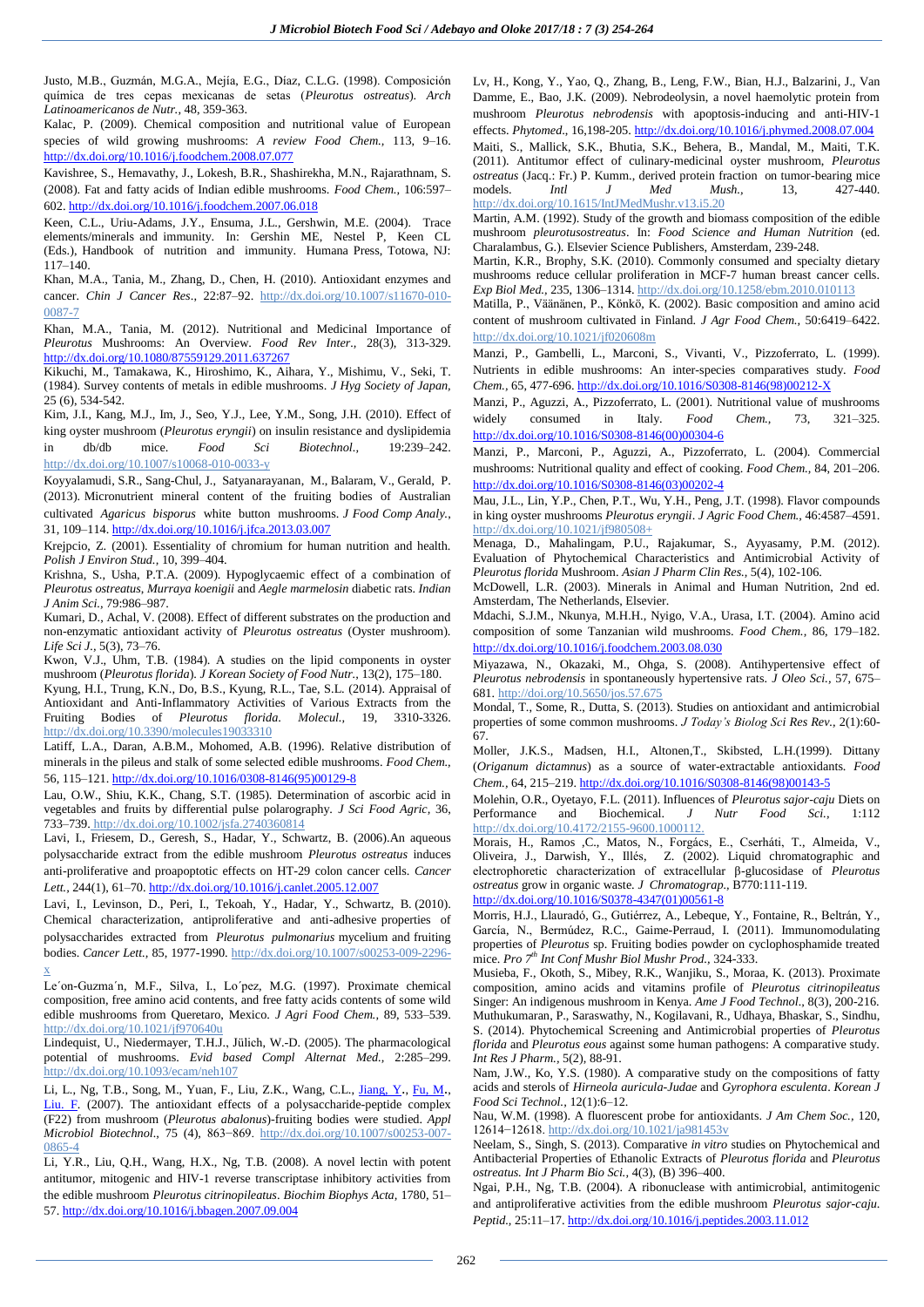Nieto, I.J., Chegwin, A.C. (2013). The Effect of Different Substrates on Triterpenoids and Fatty Acidsin fungi of the genus *Pleurotus. J Chil Chem Soc.,* 58(1):1580-1583. **http://dx.doi.org/10.4067/S0717-97072013000100017**

Nnorom, I.C., Jarzyńska, G., Drewnowska, M., Dryżałowska, A., Kojta, A., Pankavec, S., Falandysz, J. (2013). Major and trace elements in sclerotium of *Pleurotus tuber-regium* (Ósū) mushroom—Dietary intake and risk in southeastern Nigeria. *J Food Composit Analy.,* 29:73–81. <http://dx.doi.org/10.1016/j.jfca.2012.10.001>

Nosál'ová, V., Bobek, P., Cerná, S., Galbavý, S., Stvrtina, S. (2001). Effects of pleuran (β-glucan isolated from *Pleurotus ostreatus*) on experimental colitis in rats. *Physiol Res.,* 50(6), 575-581.

Ooi, V.E.C., Liu, F. (2000). Immunomodulation and anti-cancer activity of polysaccharide–protein complexes. *Curr Med Chem.,* 7, 715–729. <https://doi.org/10.2174/0929867003374705>

Oloke, J.K., Adebayo, E.A. (2015). Effectiveness of immunotherapies from oyster mushroom(*Pleurotus* species) in the management ofimmunocompromised patients. Int J Immunology. Special Issue: *Immunotherapy.,* 3 (2-1):8-20. https://doi.org/10.11648/j.iji.s.2015030201.12

Onuoha, C.I., Obi-Adumanya, G.A. (2010). Proximate Analysis of *Pleurotus Tuber-regium* (Sing) Grown on the Different Substrates. *Research*, 2(10), 7-11.

Osemwegie, O.O., Okhuoya, J.A., Akpaja, E.O., Oghenekaro, A.O., Ihayere, C.A. (2010). Nigeria Mushrooms: Underutilized Non- Wood Forest Resources. *J Appli Environ Manage,* 14 (1), <http://dx.doi.org/10.4314/jasem.v14i1.56488>

Ouzouni, P.K., Petridis, D., Koller, W.-D., Riganakos, K.A. (2009). Nutritional value and metal content of wild edible mushrooms collected from West Macedonia and Epirus Greece*. Food Chem.,* 115, 1575–1580. <http://dx.doi.org/10.1016/j.foodchem.2009.02.014>

Oyetayo, V.O., Ariyo, O.O. (2013). Micro and Macronutrient Properties of *Pleurotus ostreatus* (Jacq: Fries) Cultivated on Different Wood Substrates. *Jord J Biolog Sci.,* 6(3), 223-226.

Oyetayo, V.O., Ariyo, O.O. (2013). Antimicrobial and Antioxidant Properties of *Pleurotus ostreatus* (Jacq: Fries) Cultivated on Different Tropical Woody Substrates. *J Waste Conver Bioprod Biotechnol.,* 1(2), 28–32. http://dx.doi.org/10.5147/jwcbb.2013.0121

Patil, S.S., Ahmed, S.A., Telang, S.M., Baig, M.M.V. (2010). The nutritional value of *Pleurotus ostreatus* (jacq. fr.) Kumm cultivated on different lignocellulosic agrowastes. *Inn Romanian Food Biotechnol,* 7, 66-70.

Patel, Y., Ram, N., Singh, V.K. (2012). Medicinal Properties of *Pleurotus* species (Oyster Mushroom): A Review. *World J Fungal Plant Biol.,* 3(1):01-12. http://dx.doi.org/10.5829/idosi.wjfpb.2012.3.1.303

Pauliuc, I., Botău, D. (2013). Antibacterial activity of *Pleurotus ostreatus* gemmotherapic extract. *J Horticult Forest Biotechnol.,* 17(1), 242-245.

Pereira, E., Barros, L., Martins, A., Ferreira, I.C.F.R. (2012). Towards chemical and nutritional inventory of Portuguese wild edible mushrooms in different habitats. *Food Chem.,* 130, 394–403. <http://dx.doi.org/10.1016/j.foodchem.2011.07.057>

Pinheiro, F., Faria, R.R., de Camargo, J.L., Spinardi-Barbisan, A.L., da Eira, A.F., Barbisan, L.F. (2003). Chemoprevention of preneoplastic liver foci development by dietary mushroom *Agaricus blazei* Murrill in the rat. *Food Chem Toxicol.,* 41, 1543–1550. [http://dx.doi.org/10.1016/S0278-6915\(03\)00171-6](http://dx.doi.org/10.1016/S0278-6915%2803%2900171-6)

Rahman, M.M., Asiqur, R., Taslima, N., Borhan, U., Mafroz, A.B., Shahdat, H. (2013). Antioxidant and Antimicrobial Activity of *Pleurotus Florida* Cultivated in Bangladesh. *J Medicinal Plants Stud.,* 1(3), 166-175.

Ren, L., Yacine, H., Conrad, O.P., Gillian, L., Geoffrey, W.K., Peter, K.B. (2014). Antibacterial and antioxidant activities of aqueous extracts of eight edible mushrooms. *Bioact Carbohydr Dietary Fibr.,* 3, 41–51. <http://dx.doi.org/10.1016/j.bcdf.2014.01.003>

Rose, M., Baxter, M., Brereton, N., Baskaran, C. (2010). Dietary exposure to metals and other elements in the 2006 UK Total Diet Study and some trends over the last 30 years. *Food Add Contam A,* 27, 1380–1404. <http://dx.doi.org/10.1080/19440049.2010.496794>

Roupas, P., Jennifer, K., Manny, N., Christine, M., Pennie, T. (2012). The role of edible mushrooms in health: Evaluation of the evidence. *J Function Foods,* 4, 687–670. <http://dx.doi.org/10.1016/j.jff.2012.05.003>

Sagakami, H., Aohi, T., Simpson, A., Tanuma, S. (1991). Induction of immunopotentiation activity by a protein-bound polysaccharide PSK*. Anticancer Res.,* 11, 993-1000. <http://dx.doi.org/10.1016/j.jff.2012.05.003>

Sano, M., Yoshino, K., Matsuzawa, T., Ikekawa, T. (2002). Inhibitory effects of edible higher basidiomyceted mushroom extracts on mouse type IV allergy. *Int J Med Mushroom,* 4, 37–41. http://dx.doi.org/10.1615/IntJMedMushr.v4.i1.40

Schillaci, D., Arizza, V., Gargano, M.L., Venturella, G. (2013). Antibacterial Activity of Mediterranean Oyster Mushrooms, Species of Genus *Pleurotus* (Higher Basidiomycetes). *Int J Medicinal Mushr.,* 15(6), 591–594. http://dx.doi.org/10.1615/IntJMedMushr.v15.i6.70

Senatore, F., Dini, A., Marino, A. (1988). Chemical constituents of some basidiomycetes. J Sci Food Agric., 45, 337–345. basidiomycetes. *J Sci Food Agric.,* 45, 337–345. http://dx.doi.org/10.1002/jsfa.2740450408

Shamtsyan, M.M., Konusova, V.G., Goloshchev, A.M., Maksimova, Y.O., Panchenko, A.V., Petrishchev, N.N. (2004). Immunomodulating and anti-tumor effects of basidiomycetes *Pleurotus ostreatus* (jacq. fr.) P. Kumm and *P. cornucopiae* (Pau. Ex Pers.) Rollan. *J Biol Phys Chem.,* 4(3), 157–61.

Sherwin, E.R., Branen, A.L., Davidson, P.M., Salminen, S. (1990). Food additives (pp. 139−193). New York: Marcel Dekker, Inc

Solomko, E.F., Eliseeva, G.S. (1988). Biosynthesis of group B vitamins by the fungus *pleurotus ostreatus* in submerged culture. *Prikladn Biokhim.,* 24(2), 164- 169.

Solomko, E.F., Panchenko, L.P., Silichenkova, R.K. (1984). Lipid content and fatty acid composition of the higher edible fungus - the oyster mushroom *Pleurotus ostreatus* (Fr.) Kummer. *Priklad Biokh Microbiol.,* 20, 273-279.

Standish, L.J., Wenner, C.A., Sweet, E.S., Bridge, C., Nelson, A., Martzen, M., Novack, J., Torkelson, C. (2008). *Trametes versicolor* mushroom immune therapy in breast cancer. *J Society for Integr Oncolog.,* 6:122–128.

Synytsya, A., Míˇ cková, K., Jablonsky, I., Sluková, M., Copíková, J. (2008). Mushrooms of genus *Pleurotus* as a source of dietary fibres and glucans for food supplements. *Czech J Food Sci.,* 26, 441–446.

Szymczak, J. (1978). Chemical composition of the lipids of edible fungi II. Content of fatty acids in the phospholipids. *Bramatologia-i-Chemia –Toksykolog,* 11(3), 335–343.

Takenaga, F., Tanaka, M., Itoh, S., Tsuyuki, H. (1988). Comparison of the lipids in fresh and dried ohiratake mushroom, *Pleurotus cystidiosus*. *Bulletin of College of Agric Veter Med.,* 45, 97–100.

Tomkins, A. (2002). Nutrition, infection and immunity: public health implications. In: Calder, P.C., Filed, C.J., Gill, H.S. (Eds.) Nutrition and Immune Function. CABI Publishing, Wallingford, UK: 375–412.

Tsai, S.Y., Tsai, H.L., Mau, J.L. (2008). Nonvolatile teste components of *Agaricus blazei, Agrocybe cylindracea* and *Boletus edulis*. *Food Chem.,* 107, 977-983. <http://dx.doi.org/10.1016/j.foodchem.2007.07.080>

Vamanu, E. (2012). *In vitro* antimicrobial and antioxidant activities of ethanolic extract of lyophilized mycelium of *Pleurotus ostreatus* PQMZ91109. *Molecul.,* 17, 3653-3671. http://dx.doi.or[g/10.3390/molecules17043653](http://dx.doi.org/10.3390/molecules17043653)

Vamanu, E. (2013). Studies on the Antioxidant and Antimicrobial Activities of *Pleurotus ostreatus* psi101109 Mycelium. *Pak J Bot.,* 45(1), 311-317.

Vetter J. 2003. Chemical composition of fresh and conserved *Agaricus bisporus* mushroom. *Europ Food Res Technol.*, 217, 10-12. http://dx.doi.org/10.1007/s00217-003-0707-2

Wang, J.C., Hu, S.H., Liang, Z.C., Yeh, C.J. (2005). Optimization for the production of water-soluble polysaccharide from *Pleurotus citrinopileatus* in submerged culture and its antitumor effect. *Appl Microbiol Biotechnol.,* 67, 759– 766. http://dx.doi.org/10.1007/s00253-004-1833-x

Wang, H., Ng, T.B. (2004). Eryngin, a novel antifungal peptide from fruiting bodies of the edible mushroom *Pleurotus eryngii*. *Peptid.,* 25, 1-5. <http://dx.doi.org/10.1016/j.peptides.2003.11.014>

Wasonga, C.G., Okoth, S.A., Mukuria, J.C., Omwandho, C.O. (2008). Mushroom polysaccharide extracts delay progression of carcinogenesis in mice. *J Exper Therapeut Oncolog.,* 7, 147–152.

Watford, M. (2008). Glutamine metabolism and function in relation to proline synthesis and the safety of glutamine and proline supplementation. *J Nutr.,* 138, S2003–7.

Wisbeck, E., Robert, A.P., Furlan, S.A. (2002). Avalia Cao da produca de agents antimicrob lanos por fungos do genero *Pleurotus*. *Health Environ J.,* 3(2), 07-10. Woldegiorgis, A.Z., Dawit, A., Gulelat, D.H., Gregory, R.Z. (2014). Antioxidant property of edible mushrooms collected from Ethiopia. *Food Chem.,* 157, 30–36. <http://dx.doi.org/10.1016/j.foodchem.2014.02.014>

Wolfrum, C., Spener, F. (2000). Fatty acids as regulators of lipid metabolism. *Europ J Lipid Sci Technol.,* 102, 746–762. http://dx.doi.org/10.1002/1438- 9312(200012)102:12

Wolff, E.R.S., Wisbeck, E., Silveira, M.L.L., Gern, R.M.M., Pinho, M.S.L., Furlan, S.A. (2008). Antimicrobial and antineoplasic activity of *Pleurotus ostreatus. Appl Biochem Biotechnol.,* 151, 402–412. http://dx.doi.org/10.1007/s12010-008-8208-1

Wong, J.Y., Chye, F.Y. (2009). Antioxidant properties of selected tropical wild edible mushrooms. *J Food Composit Analy.,* 22, 269–277. <http://dx.doi.org/10.1016/j.jfca.2008.11.021>

Wong, J.H., Ng, T.B., Jiang, Y., Liu, F., Sze, S.C., Zhang, K.Y. (2010). Purification and characterization of a Laccase with inhibitory activity toward HIV-1 reverse transcriptase and tumor cells from an edible mushroom (*Pleurotus cornucopiae*). *Protein Pept Lett.,* 17, 1040–1047. <https://doi.org/10.2174/092986610791498966>

Wu, G., Bazer, F.W., Davis, T.A., Kim, S.W., Li, P., Rhoads, J.M., Satterfield, M.C., Smith, S.B., Spencer, T.E., Yin, Y. (2009). Arginine metabolism and